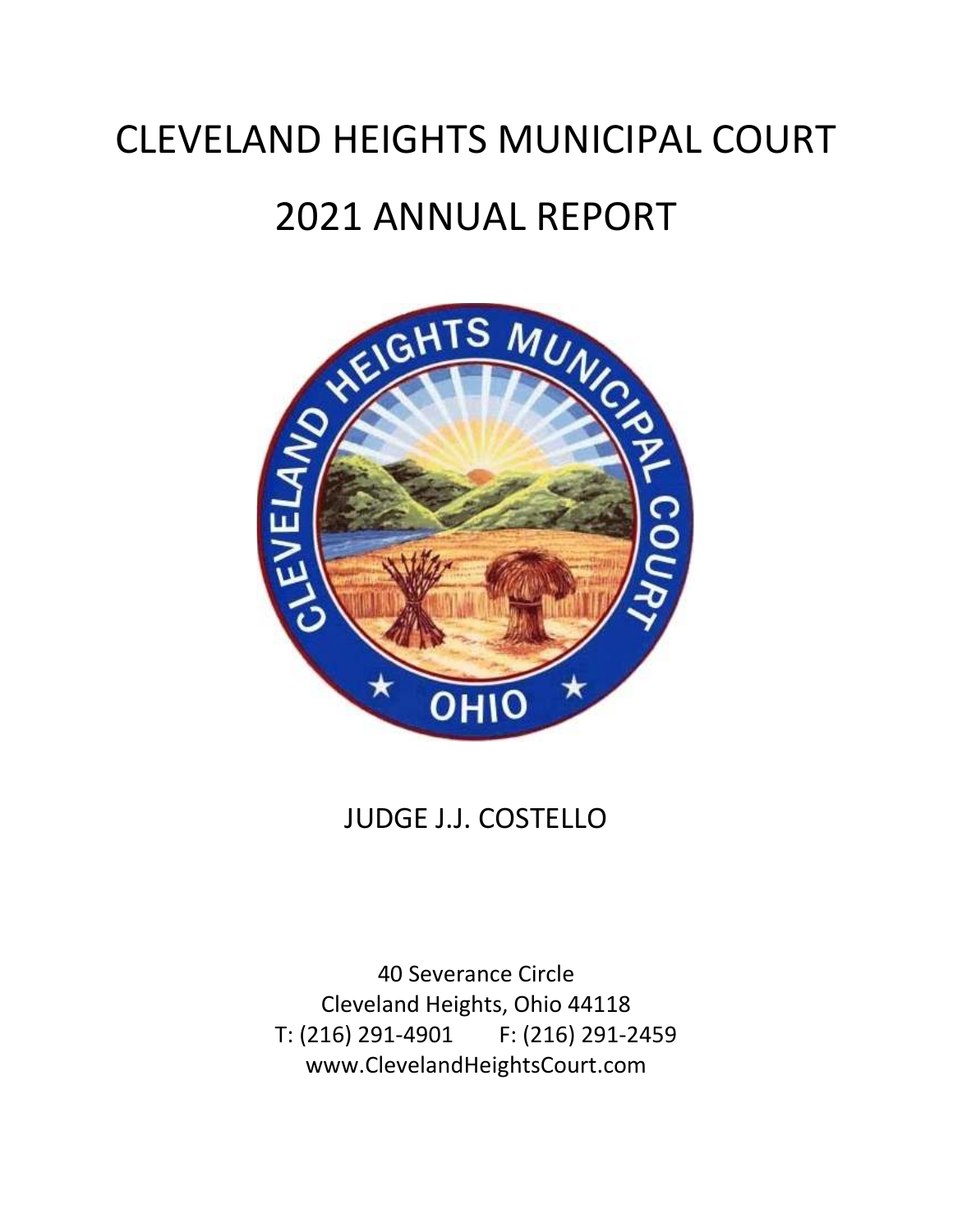

March 25, 2022

Cuyahoga County Executive Armond Budish Cuyahoga County Council Council of the City of Cleveland Heights Mayor of Cleveland Heights Kahlil Seren

# **Re: Cleveland Heights Municipal Court - 2021 Annual Report**

Dear County Executive, Cuyahoga County Council Members, Cleveland Heights Council Members, and Mayor:

Pursuant to Section 1901.14(A)(4) of the Ohio Revised Code, enclosed you will find information about the work performed by the Cleveland Heights Municipal Court, a statement of receipts and expenditures of the civil and criminal branches, respectively, the number of cases heard, decided, and settled, and any other data the Supreme Court of Ohio, the Secretary of State, and the legislative authorities require. The Report will highlight some of the new and continued improvements and community collaborations the Court undertook last year.

Throughout 2021, the Cleveland Heights Municipal Court continued to serve its vital purpose of administrating justice. We do so efficiently and judiciously, always upholding the Court's independence, integrity, and impartiality. I am beyond proud of our incredibly capable, diverse, and dedicated staff; without all of them, none of this is possible. And with that, I am pleased to provide you with the 2021 Annual Report of the Cleveland Heights Municipal Court.

#### ABOUT THE COURT

The Cleveland Heights Municipal Court has jurisdiction within the corporate limits of Cleveland Heights. The subject-matter jurisdiction of the Court, that is, the types of cases that the Court can hear, includes preliminary hearings in felony cases, traffic and criminal misdemeanors, civil cases in which the amount of money in dispute does not exceed \$15,000, and small claims cases in which the amount of money in dispute does not exceed \$6,000. The Judge also has the authority to perform marriages.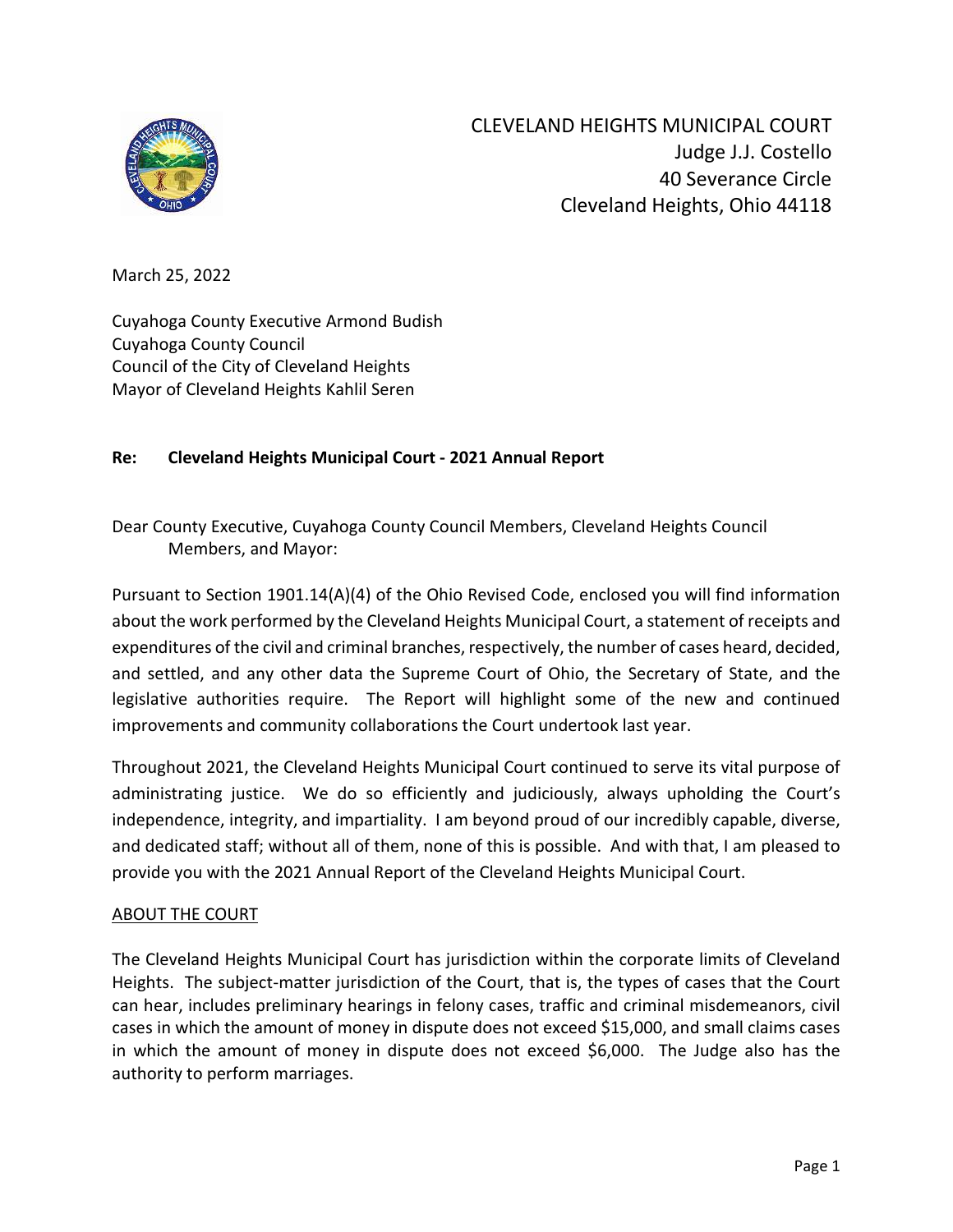#### ABOUT THE JUDGE

I was elected to serve a six-year term as Judge of the Cleveland Heights Municipal Court beginning January 1, 2018. I am a lifelong Cleveland Heights resident, and my wife and I are proudly raising our two sons here.

I earned my Bachelor of Science degree from Miami of Ohio and my Juris Doctor degree from Case Western Reserve School of Law. After being admitted to practice in Ohio, I opened up a law practice in Cleveland Heights. I then joined a boutique law firm handling primarily landlordtenant matters, real estate management, and code enforcement defense. Before taking the bench as Judge, I served as an Acting Judge of the Cleveland Heights Municipal Court.

In February of 2021, I was appointed to the Supreme Court of Ohio's Commission on Technology and the Courts. The Commission advises the Supreme Court of Ohio on matters



such as the promulgation of standards for the development and use of information technology systems in Ohio courts, the development and implementation of educational and training programs, the exchange of data and information by and between Ohio courts and other justice system partners for greater efficiency of judicial administration, and any other issues necessary to aid and promote the orderly adoption and comprehensive use of technology in Ohio courts.

In January of 2021, I was appointed to the Ohio Judicial Conference's Public Confidence and Community Outreach Committee. This Committee promotes activities that instill public confidence in the Ohio judiciary by helping judges educate the general public about the function and operation of the state's judicial system.

I also serve on the Ohio Judicial Conference's Civil Law and Procedure Committee, which analyzes pending legislation with a judicial impact on civil laws and procedures and reviews issues and proposals relevant to judges with civil jurisdiction. It makes recommendations to improve the Ohio Revised Code, Ohio Rules of Civil Procedure, and relevant Supreme Court Rules of Superintendence.

Finally, I serve on the Ohio Judicial Conference's Legislative Committee. The Legislative Committee approves the Ohio Judicial Conference's legislative platform, which the various committees of the Conference develop. The Committee meets almost monthly via conference call to discuss legislative priorities of the Ohio Judicial Conference and reactions to other legislation that impacts the judiciary and the fair administration of justice.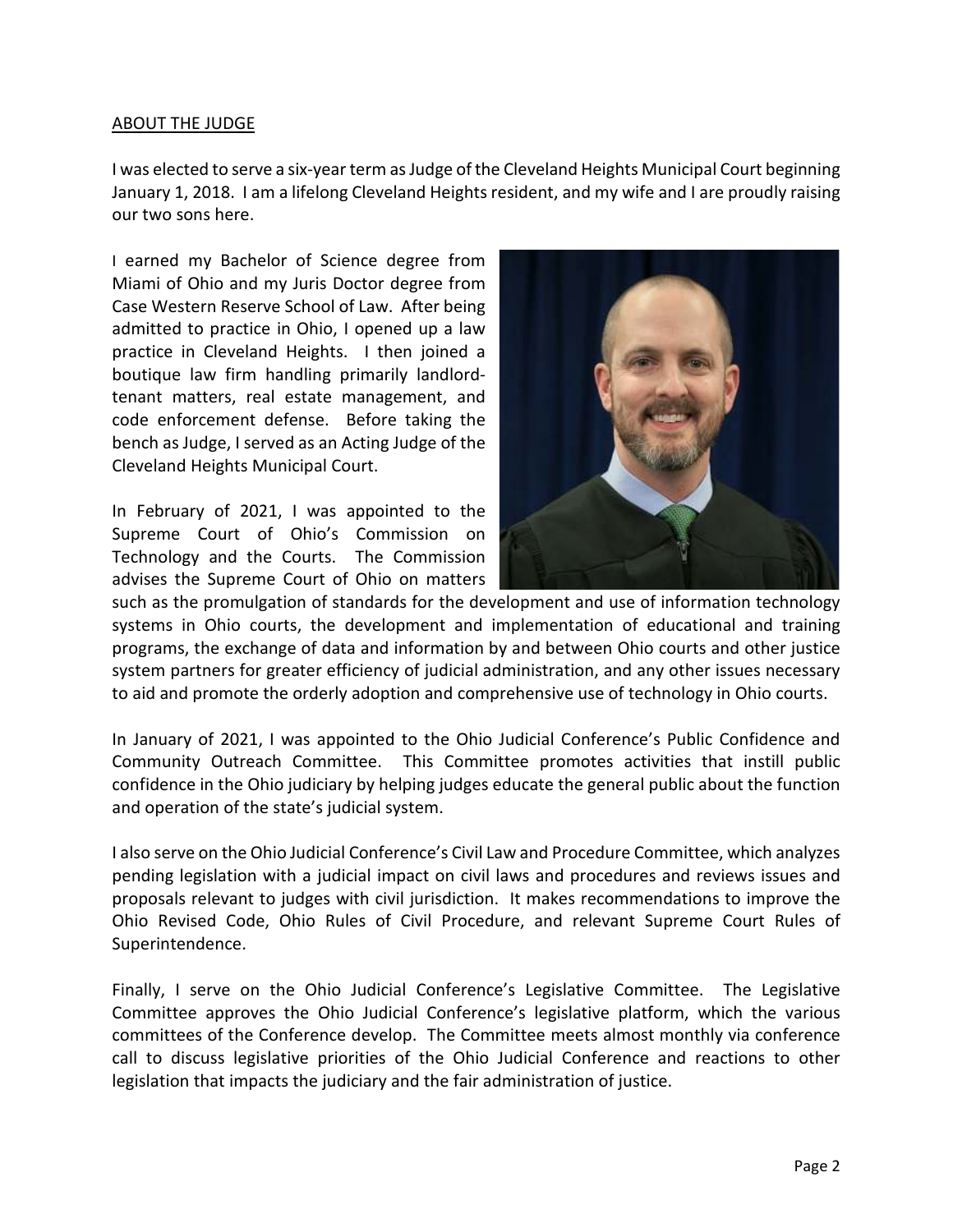Even with the hindrances created by the pandemic, I have remained actively engaged in educational outreach programs such as membership on the Cleveland Heights-University Heights City School District Strategic Planning Committee, reading and visiting with elementary school students at our schools, and participating in a discussion panel concerning virtual court hearings.

#### CASE FILINGS

The Court heard a total of 12,059 cases in 2021. This is a reduction of around 4.6 percent from 2020. Of those cases heard, 1,694 were civil filings, 8,787 were traffic cases, and 1,578 were criminal cases.

According to Supreme Court of Ohio 2021 case statistics, after adjusting incoming cases to a per judge caseload, we had the second-highest number of cases compared to the other 12 general division municipal courts in Cuyahoga County. The Cleveland Heights Municipal Court heard over 35 percent more cases than the average number of cases heard per judge in Cuyahoga County. We heard over 41 percent more cases than the average number of cases heard per municipal court judge in Ohio.

#### Civil Cases



Civil case filings include contract cases, forcible entry and detainer (eviction) cases, personal injury cases, small claims cases, and others.

landlords with the assurance that if breached, the Court will enforce the agreement, and for the tenants, if they comply, there is no eviction judgment against them. This status docket has dramatically reduced the number of eviction judgments against tenants.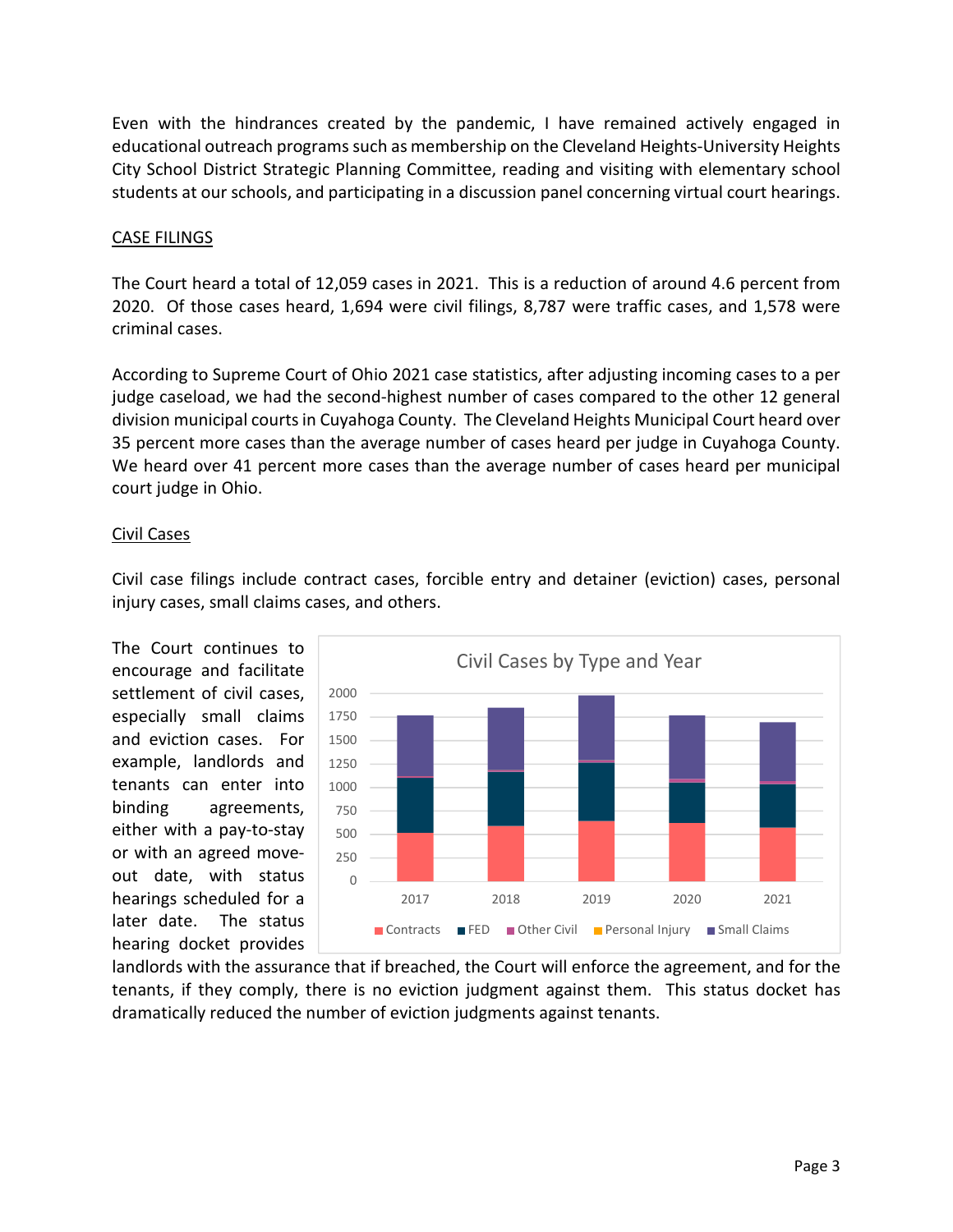The total number of evictions remains below historical levels. However, the U.S. Supreme Court ended the CDC Eviction Moratorium in August of 2021. Shortly after that, the number of new eviction filings began to increase.



#### Traffic Cases

The total number of traffic cases heard, broken down by charges for operating a vehicle under the influence of alcohol or drugs (OVI) and all other traffic cases, decreased from the prior year.



Many of these traffic cases still include charges for driving under suspension (DUS).

While an individual does not have the right to drive without a valid license, this Court recognizes that not being able to drive results in general inconveniences, loss of employment, the inability to gain employment, and family hardships. Driving without a valid license also burdens law enforcement, municipal courts, and the general public who drive with valid licenses and proper insurance. The Court has a DUS Reinstatement Docket every Wednesday afternoon for these reasons. These dockets,

presided over primarily by Magistrate **Kimberly Bolton**, seek to assist the defendants in identifying the requirements to become valid and allowing them to do so. This docket has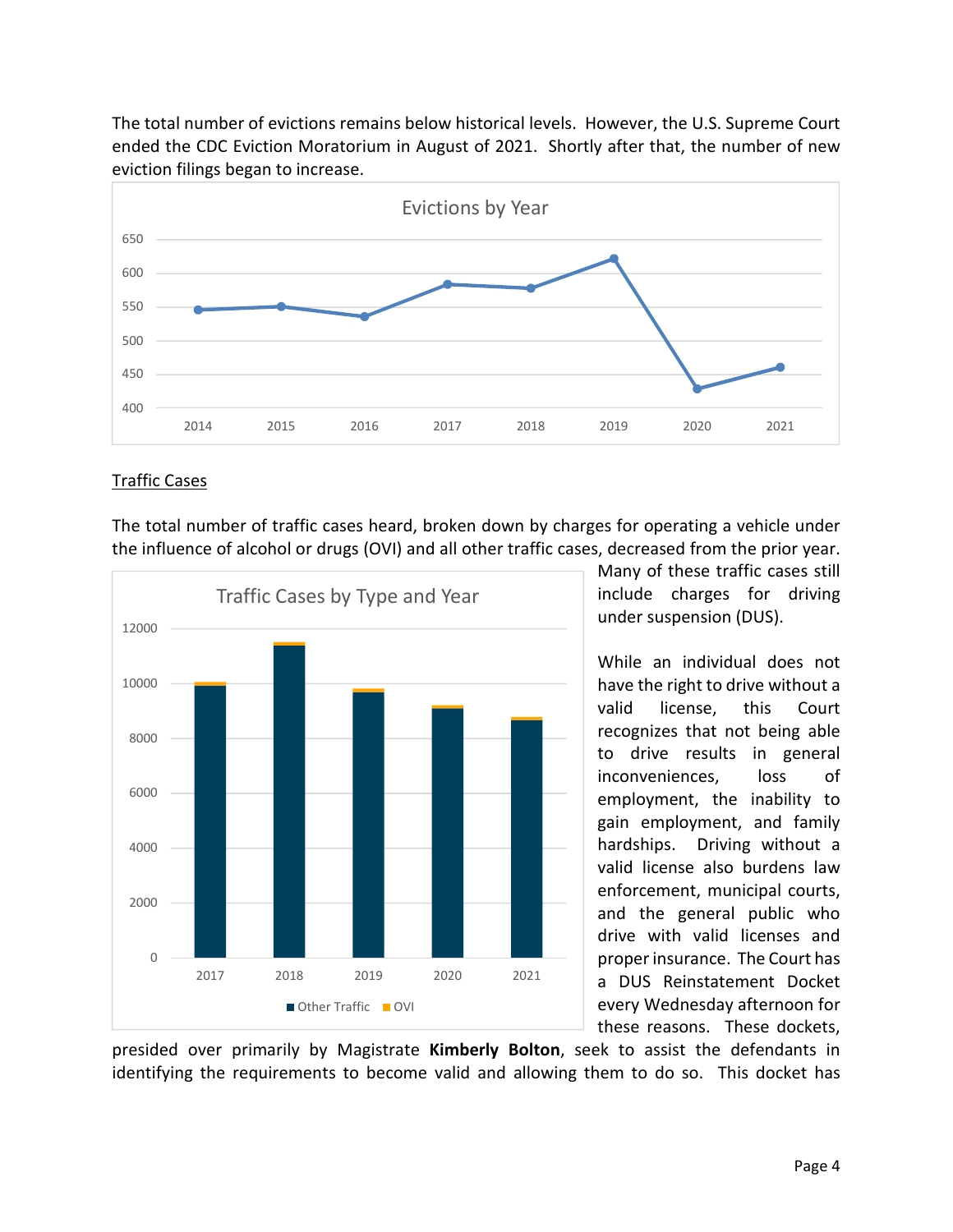succeeded in helping traffic offenders leave the cycle of suspensions and become valid, insurance-carrying drivers.

The Court is also working with the City to provide information on the nature, character, and demographics of citations issued. The hope is that with this data, we can continue to address concerns regarding discriminatory policing.

## Criminal Cases

Of the total number of criminal cases heard by the Court, 1,280 were misdemeanors, including everything from a litter on public property offense with a maximum fine of \$150 to first-time domestic violence charges that carry a maximum sentence of 180 days in jail and a \$1,000 fine.

The remainder of the cases were felonies. The Court only has jurisdiction to hold initial

appearances and preliminary hearings in felony matters. At the initial appearance, the Court informs the defendant of their rights, the nature of the charges, the possible penalties, and the sets bail. At a preliminary hearing, the Court determines if there is probable cause to bind the accused over to the Court of Common Pleas or order the accused discharged.



The number of criminal cases has been on a downward trend over the previous few years. As seen from the chart above, the number of misdemeanors was down slightly from the prior year. Felony cases saw an overall increase from the preceding year.

The Court continues to provide appointed counsel on felony cases at the bail hearing and preliminary hearing. The Court also provides appointed counsel to all indigent defendants facing possible jail time.

On all criminal matters, the Court continues to follow its bond schedule implemented in 2019, which provides for a presumption of pretrial release by the least restrictive means necessary to reasonably assure appearance in court and promote public safety. For most cases, other than felonies and crimes of violence, defendants are released on their own recognizance. A determination on bail is generally made under twenty-four hours, and never more than fortyeight hours, after the arrest, even on weekends and holidays.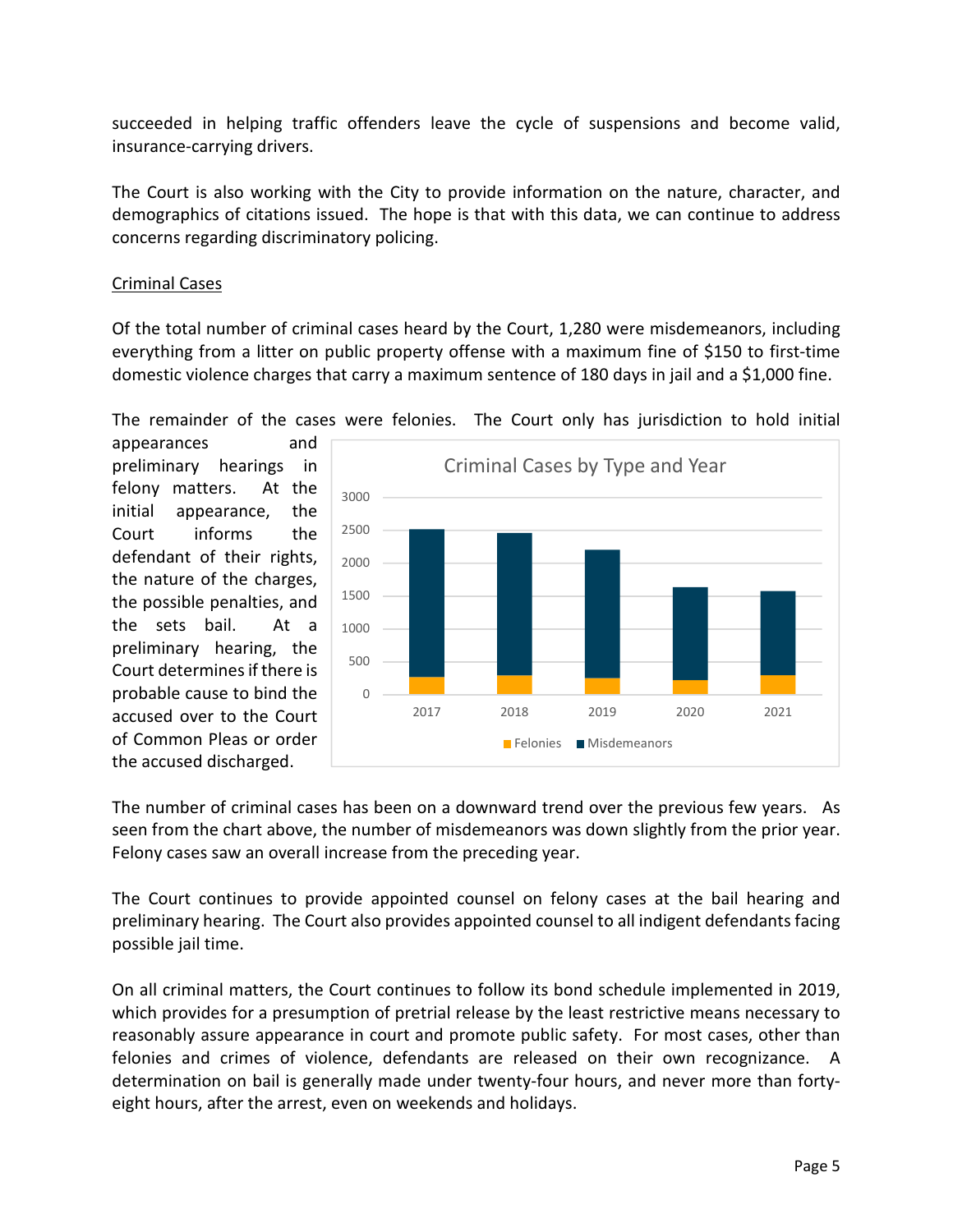## Housing Code Violation Cases

The criminal matters referenced above include complaints filed by the City of Cleveland Heights alleging violations of the City's Health, Housing, Building, Fire, or Safety Codes. The maximum penalty for an individual in a code violation case is a \$1,000 fine and six months in jail; the maximum penalty for an entity in a code violation case is a \$5,000 fine.

Although some punishment may be warranted, I emphasize compliance with code requirements as the primary goal of criminal prosecution; we as a community are best served when properties are repaired, rehabilitated, and maintained. The Court uses community control supervision, also known as probation, as a means to that end. After an offender is sentenced, some of the penalty is suspended, and the Court places the offender on community control. That community control includes conditions that require the offender to develop and present a plan for compliance that is acceptable to the Court and then bring the property into compliance within that timeframe. If that occurs, the Court closes out the case without further penalty. If the offender violates any condition of community control, the Court has the opportunity to impose all or part of the sentence that was suspended.

This past year the Court, in collaboration with the City and Home Repair Resource Center, implemented a housing court diversion program. To be accepted into the program, the subject property must be owner-occupied. Once the defendant is accepted into the program, they must meet with the Home Repair Resource Center and develop and present a plan for compliance that is acceptable to the Court. If the defendant then follows and completes the compliance plan, the case is dismissed, no conviction appears on their record, and they can apply to have the record of the case sealed.

# EXPENSES

The Court's 2021 general operating fund budget, from which it pays for employee salaries and benefits, postage for all required notices and entries that must be sent to litigants, translator expenses for non-English speaking litigants, and much more, was \$1,205,812.81. This year, the Court again came in under budget by nearly twelve percent, with actual general fund expenses of \$1,061,276.93, which was less than one-quarter of a percent increase from the 2020 general fund expenses.

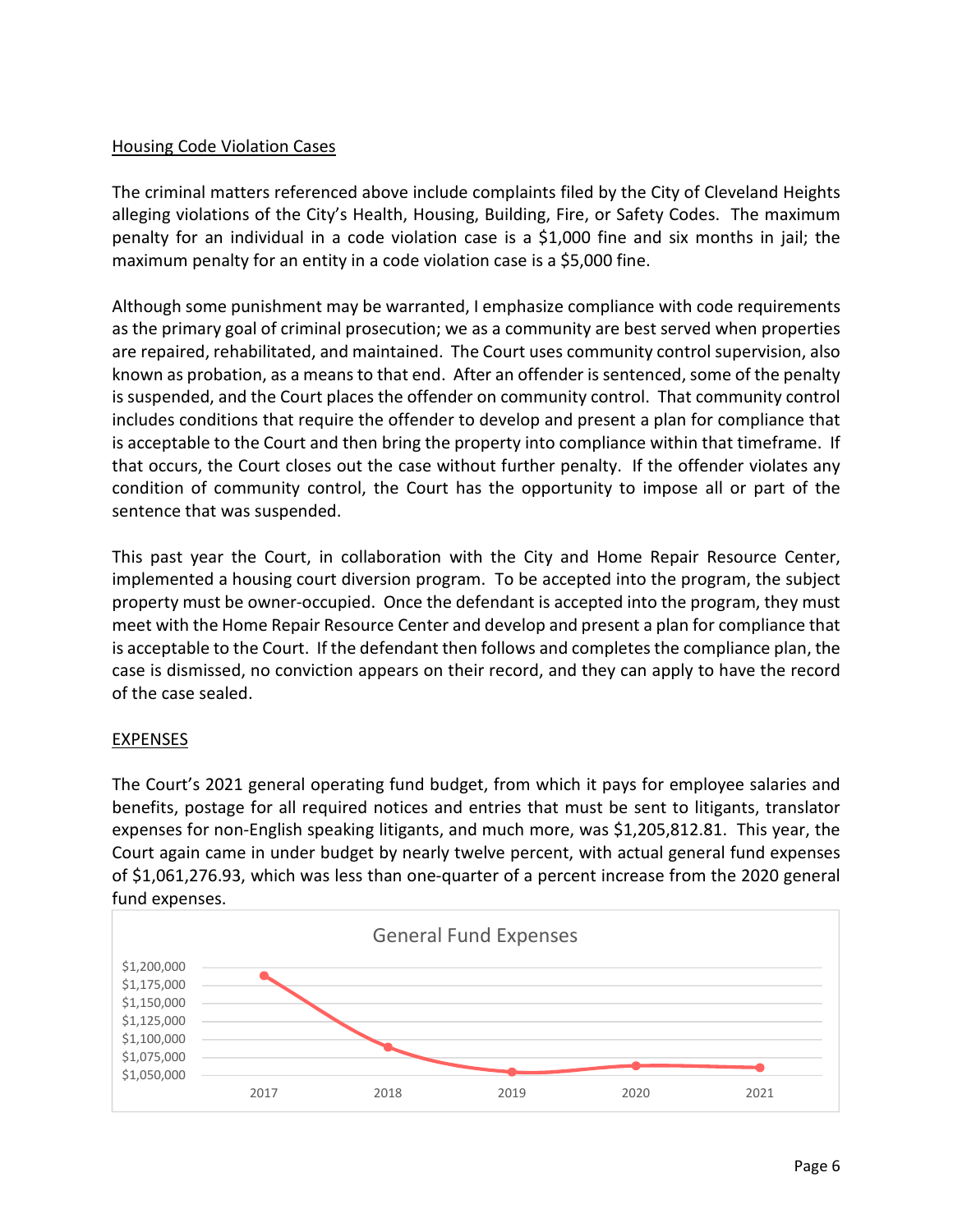#### REVENUE

The Court should never be viewed as a revenue center - our mission is to administer justice. In 2020, the Court collected fines, costs, and fees totaling \$2,179,243.99. Of this, \$1,473,094.17 went to the City of Cleveland Heights, \$175,682.50 went to Cuyahoga County, and \$354,747.75 went to the State of Ohio. There was also \$97,621.30 distributed to the Court's special projects



fund, \$58,555.00 to the Computer Fund, and the remainder going primarily to special funds designed to provide for alcohol and drug abuse assessment and treatment for persons who are charged with committing a criminal or traffic offense where substance abuse was a contributing factor leading to the offense.

The Court continues to work diligently to collect fines, fees, and costs, but it is tempered by the importance of equity. Payment options are transparent, and the Court closely monitors the payment plans themselves. The Court holds its ability-to-pay hearings nearly every other Friday, overseen by Magistrate **Kimberly Bolton**. Those hearings focus on creating reasonable payment plans, community service instead of fines and costs where appropriate, and even job placement assistance.

As in years past, to make the payment of those fines and costs as easy as possible, they can be made either in person, by mail, or online from the Court's website. The Court now allows payments to be made over the phone as well. In addition, where all other attempts to collect the fines and costs have not succeeded, the Court has begun to use the services of Capital Recovery Services, Inc., which comes at no added expense to the Court.

More and more of the payments, not only for fines and costs but also for filing fees, are now made by credit card. This last year the Court reassessed its credit card servicer, obtaining bids from several companies. Ultimately, the Court was able to find a new credit card processor that significantly reduced the fees those users were paying.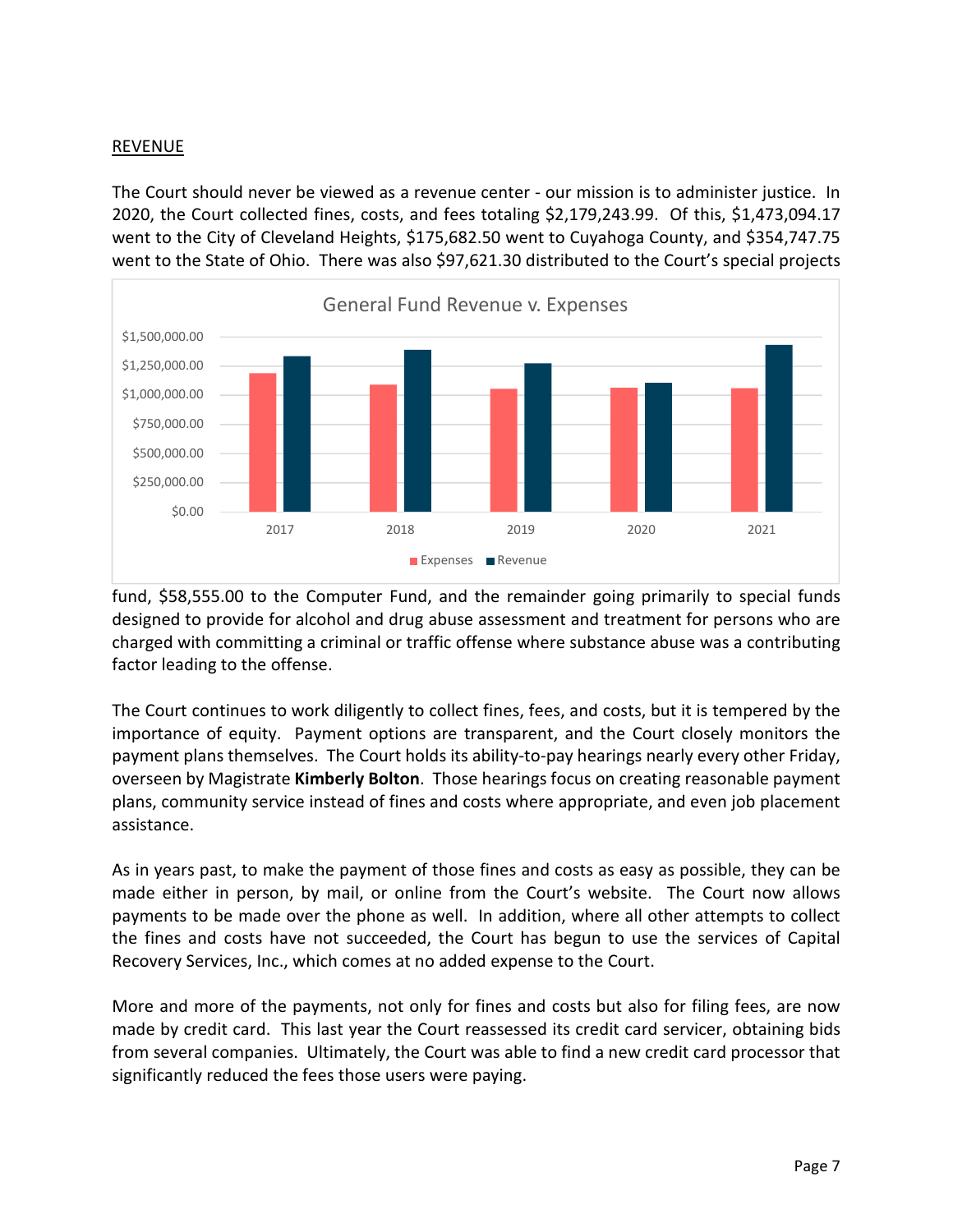The Court began a project of reviewing prior bonds that should have been, but were not, forfeited. Generally, when a money bond is posted, if the defendant then fails to appear, a warrant issues, and the monies on deposit are forfeited. However, when a warrant was ordered due to the failure to appear in many older cases, the bond was not forfeited and remained on the case. To clean up the accounting, the deputy clerks are processing those bonds on deposit that should have been but were not forfeited. This has resulted in an increase in revenue that will likely continue through the completion of the project in the second quarter of 2022. In 2021, this resulted in recoupment of \$173,181.10, and of that, \$132,859.00 was distributed to the Cleveland Heights General Fund.

### TECHNOLOGY UPDATES

This past year, our Court continued to make technology improvements. As in years past, these upgrades were paid out of the Court's Special Projects and Computerization Funds rather than the General Fund. Ours is one of the first municipal courts to upgrade its online docket so everyone has access to electronic images of the actual filings. When someone goes to the Court's website, rather than simply seeing a docket entry that a motion was filed on a case, one can see the actual motion itself. This upgrade is designed to aid litigants and provide greater transparency on the cases we handle.

The Court also continues to be almost entirely paperless and is one of only a handful of local municipal courts that allow for electronic filing online. Our Court continues to send court filings and notices by email rather than simply hard copies through the mail. The Court implemented a texting module that automatically sends individualized text reminder messages based on the specifics of a case. Although additional factors have come into play, the Court has seen a marked reduction in warrants being issued for failures to appear now that we have fully implemented those text reminders.

Finally, the Court is happy to announce that it was awarded a grant in 2021 to enable it to accept electronic traffic citations. Collaborating with the Cleveland Heights Police, Law, and Information Technology Departments, we are hopeful that this system will be implemented in the second quarter of this year.

#### COURT PERSONNEL

#### Magistrates, Visiting Judges, and Acting Judges

Under Civil Rule 53, Criminal Rule 19, and Traffic Rule 14, a court of record may appoint one or more magistrates who shall have been engaged in the practice of law for at least four years and be in good standing with the Supreme Court of Ohio at the time of the appointment. Magistrates must earn 40 hours of continuing legal education, including 10 hours of instruction through courses offered by the Ohio Supreme Court Judicial College, every two years. Further, as part of the 10-hour Judicial College education requirement, three hours of instruction must be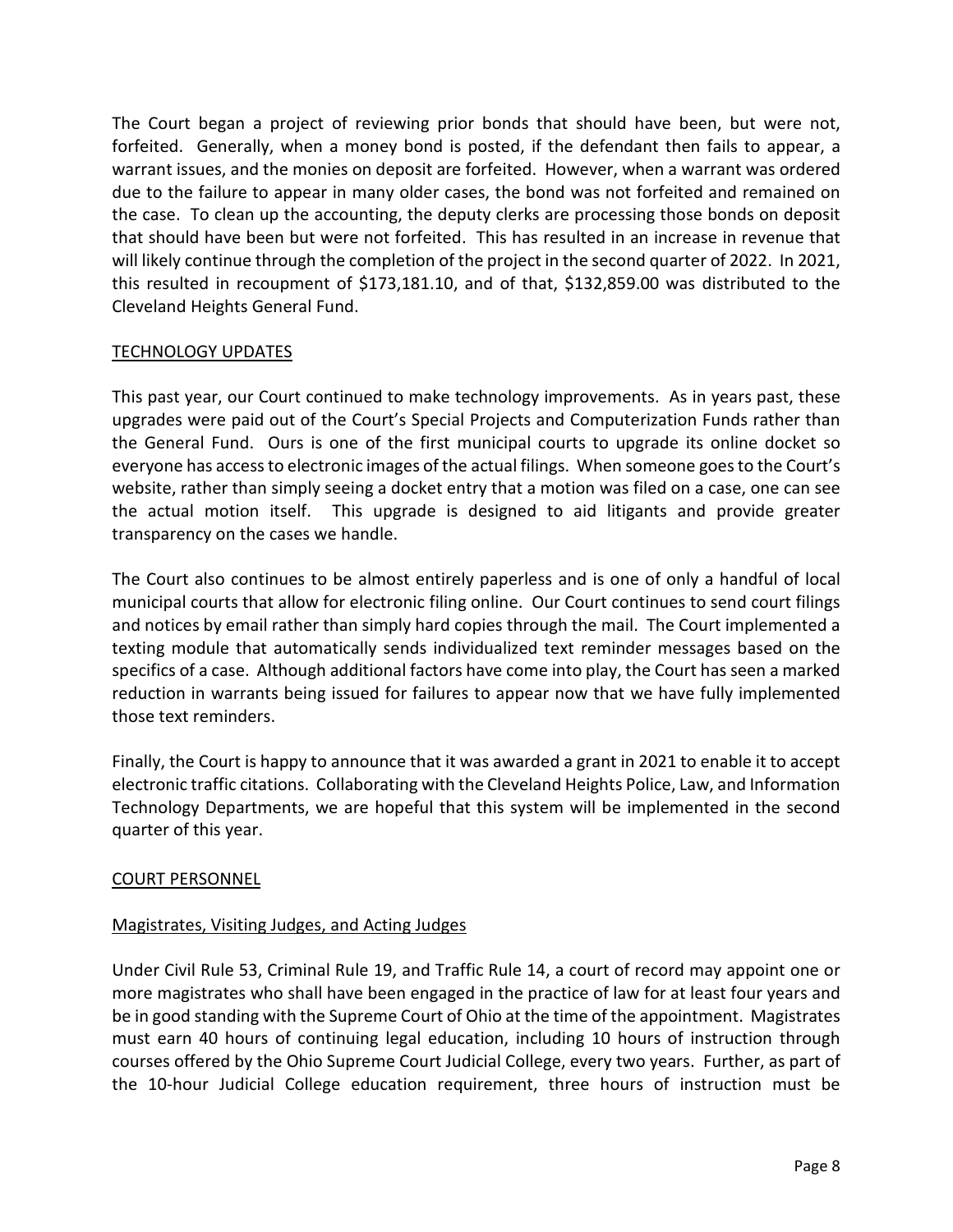designated as "judicial conduct," which may include courses on topics such as judicial ethics, judicial professionalism, and access to justice.

Magistrates are authorized to conduct most, but not all, of the cases in the court, but only by reference from the judge. All the orders and decisions of a magistrate are subject to objection and review by the judge. In this Court, non-OVI traffic cases, ability-to-pay hearings, and most civil cases, other than forcible entry and detainer trials, are referred by me to the magistrates.

**Kimberly Bolton** joined the Cleveland Heights Municipal Court as a magistrate in April of 2018. A native of Cleveland's east side, Magistrate Bolton holds a Bachelor's Degree in Political Science from Hiram College and earned her Juris Doctor degree from Ohio Northern University Pettit College of Law. Magistrate Bolton is admitted to practice law in the State of Ohio and the Northern District of Ohio. Prior to taking the bench, Magistrate Bolton opened her own criminal and civil law practice. Magistrate Bolton came to the Cleveland Height Municipal Court from the City of Cleveland Heights where she was an Assistant Law Director. She oversaw much of the civil and traffic dockets and also began reviewing and conducting probation violation hearings.

In addition to the Magistrate, the Court was assisted by the occasional return of assigned judges and an acting judge. The Chief Justice of the Ohio Supreme Court may assign a retired judge to serve on a court when the judge of that court is unavailable due to recusal. The Honorable **A. Deane Buchanan**, formally of the Cleveland Heights Municipal Court, and the Honorable **Paul G. Lux**, formally of the Erie County Municipal Court, each served in that capacity this last year. Acting Judge **Peggy Foley Jones**, a highly regarded mediator, arbitrator, and private judge for nearly 20 years and Judge on the Cuyahoga County, Ohio Common Pleas Court for 12 years, served when Judge Costello was temporarily absent during vacations and judicial conferences. Their support was greatly appreciated.

# Clerks

Clerks are entrusted with recording and preserving all that occurs at a court by maintaining a general index, a docket, and other records of a court. State law also mandates that a clerk receive, collect, and disburse all monies.

Our Clerk's Office was led by the Clerk of Court **Saundra Berry**. She is a Certified Public Accountant and is certified in government accounting and auditing. Her many accolades include a professional certification award from the Ohio Association of Municipal / County Court Clerks and a Certificate of Educational Achievement in Government and Auditing from the American Institute of Certified Public Accountants.

**Avery McCauley**, who holds a bachelor's degree and worked for a number of years as a clerk with the South Euclid Municipal Court, and **Lisa Walker**, who holds a bachelor's and a master's degree and served as a deputy clerk for both our Court and the Cuyahoga County Court of Common Pleas, each served as Chief Deputy Clerks. Assisting those supervisors, the Clerks Department also included **Antoinette Jones**, **Mark Koss**, **Karen Szekely, Erin Lee-Harris**, **Lorraine Mumaw**,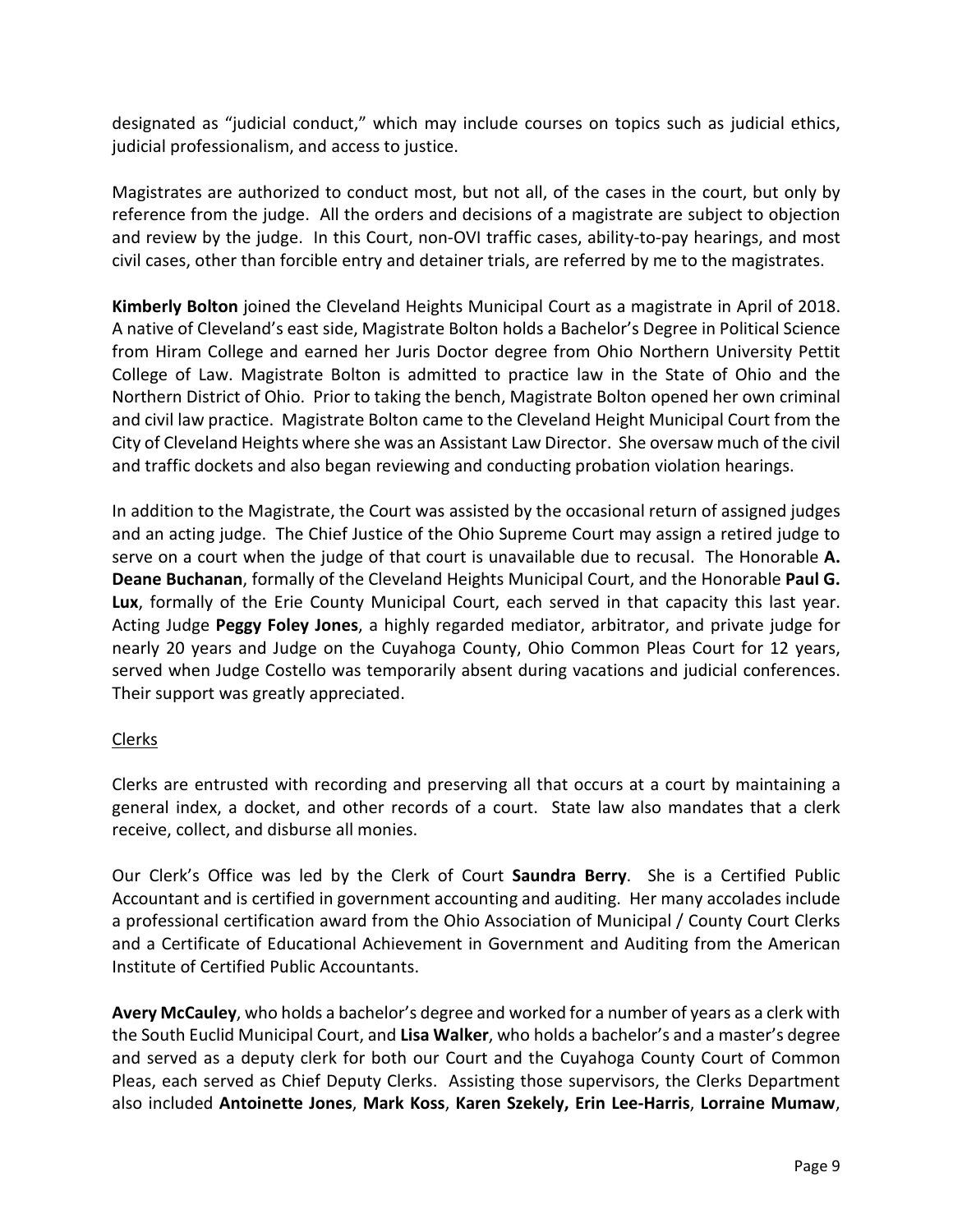**Siobhan Smith**, and **Lora Watts**. **Carole Motyka** and **Samira Parker** each retired in 2021 after many years of dedicated service as clerks.

# Bailiffs

Responsible for the safety and security of all persons entering the courthouse and for maintaining order and the required decorum during all courtroom proceedings are the Court's bailiffs. Formally consisting of six bailiffs, the Department now has a staff of four. The Bailiff Department was led by Chief Bailiff **Cassandra M. Jones**. She holds a Bachelor's Degree in Political Science from Cleveland State University and an Associate's Degree in Paralegal Studies, and she joined the Court as a deputy bailiff in August of 2005. She served as my personal bailiff and managed all the day-to-day functions of the Court. This past year she began the Certified Court Management Program, a national certification curriculum that addresses the educational needs of court leaders.

The Department also included **Virginia Journeé**, who served as the Court's State of Ohio LEADS certified terminal agency coordinator and has 18 years of service as a deputy, and **Terrence Harris**, who has three years of experience as a deputy and is a retired member of the Cleveland Heights Detective Bureau with over 27 years of law enforcement experience. **Kevin Ortiz**, formally a bailiff with the Cleveland Municipal Court, also served as a deputy bailiff last year. **Lawrence Jasper**, who served as a deputy bailiff for nearly 25 years, retired in 2021, and the Court greatly appreciates his service.

To help ensure the safety and security of all persons entering the courthouse, the Court utilizes a walk-thru metal detector, security wand for use at the point of entry when necessary, and a 24 hour closed-circuit camera surveillance system consisting of 14 cameras in certain areas of the courthouse including the upstairs probation offices. The bailiffs operate and help maintain that equipment. In addition to providing security, they also check-in persons scheduled for court hearings, assist with establishing ability-to-pay agreements, preserve and properly dispose of evidence, make outside service, conduct eviction move-outs, and run LEADS (criminal background) reports on defendants for traffic and criminal cases. Each of the bailiffs is certified and trained through the Ohio Peace Officer Training Academy.

# Probation Department

The Court's Probation Department included Chief Probation Officer, **William "Skip" Gibson**, Probation Officer **Sherri Travis.** Administrative Assistant **Clovice Ramsey** retired after many years of service to the Court.

Chief Probation Officer **Gibson** holds a Bachelor's Degree from Cleveland State University and a Master's in Education Administration/Counseling from Case Western Reserve University. He served 26 years as an Intensive Probation Manager for the Cuyahoga County Juvenile Court, and he has served the last eight years as Chief Probation Officer for the Cleveland Heights Municipal Court. Probation Officer **Travis** has a Bachelor's Degree from Bowling Green State University and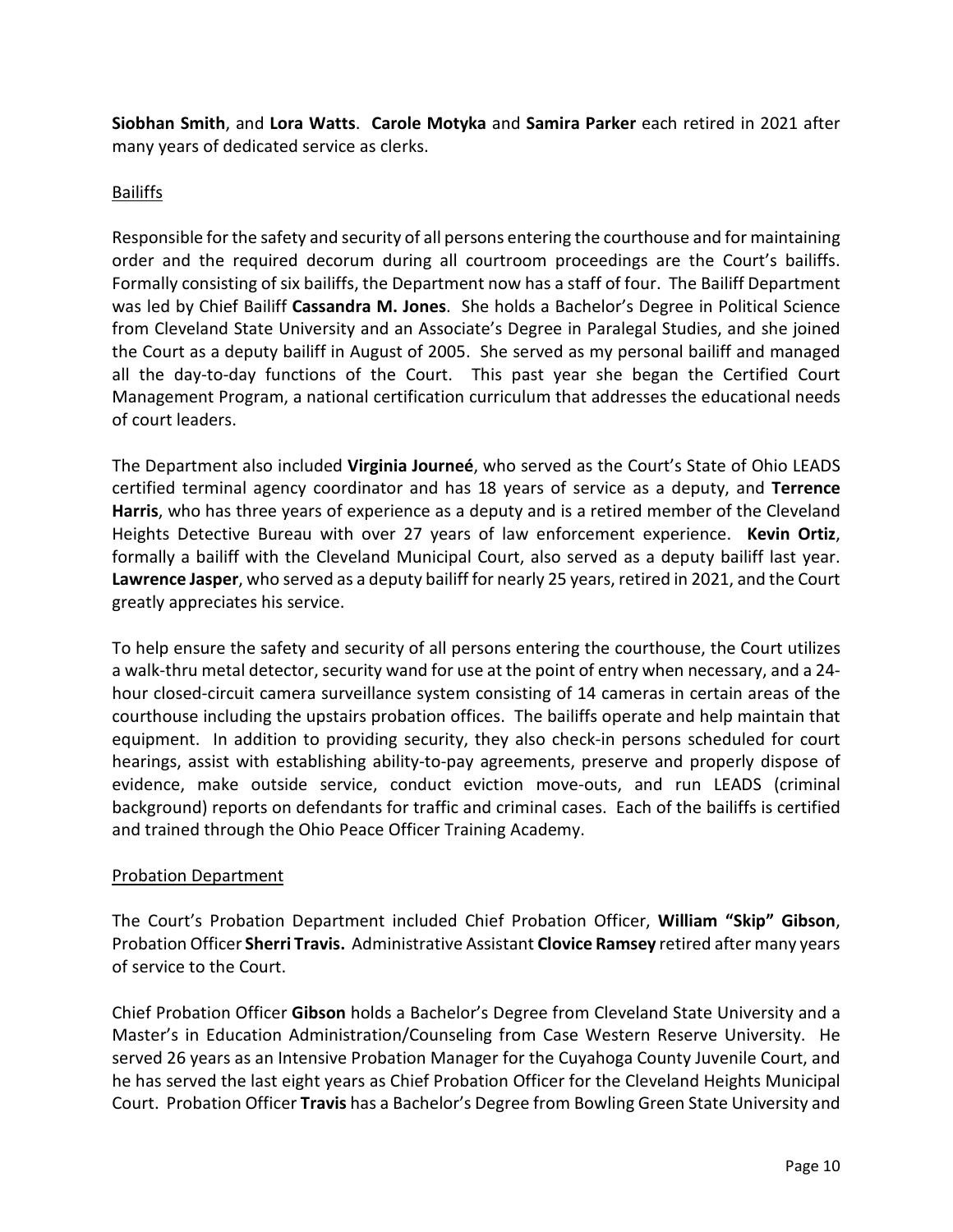a Master's Degree in Criminal Justice from Kent State University. Before joining the Cleveland Heights Municipal Court in 2018, she served as a probation officer for nearly ten years with the Euclid Municipal Court.

The Probation Department primarily supervises offenders while on community control. Rather than impose jail, many offenders are put on community control, better known as probation. Often, community control includes prohibitions, like not having any further convictions or not using alcohol and non-prescribed drugs. It also often includes specific requirements, like completing anger management or anti-theft programs. The Probation Department's focus is on putting a probationer in the best position to succeed by monitoring progress, but they also timely report violations of probation.

The Probation Department also assists the Court with numerous other functions. For example, the probation officers conduct investigations and prepare pre-sentence reports for both criminal and traffic cases as referred by the Court. Those reports provide the detailed background information needed for a more informed court sentencing disposition. The Probation Department also, on occasion, assesses jailed defendants to assist with the setting of bail and suggesting and providing viable alternatives. One such alternative that the Court is increasingly utilizing is GPS monitoring of defendants while they wait to conclude their cases. Rather than sit in jail, the defendant is released with a tracking device.

The probation staff also assists in court warrant investigations, permitting, when possible, the offender to schedule a date and time to turn themselves in, rather than requiring a police arrest process. The Probation Department also provides the electronic monitoring connection for defendants, both pre- and post-conviction, and it receives constant reports enabling it to notify both victims and the police if there is an issue of non-compliance. Finally, the Probation Department provides restitution collection services, monitoring the payments offenders are making to repay their victims.

The Court and its Probation Department continue to partner with the Cleveland Municipal Court and its specialized dockets, including the Mental Health Docket, the Drug Court Docket, and the Veterans Court. The defendants referred to these dockets from Cleveland Heights are still ultimately monitored by this Court, but this partnership enables the Cleveland Heights Municipal Court to provide defendants with the benefits of these specialized dockets, without the cost and time of creating a duplicative specialized court itself.

The Probation Department also provides and monitors all community service orders from the Court. Community service is ordered by the Court either as part of the punishment or permitted in lieu of the payment of fines and costs to indigent defendants. When a defendant is ordered or permitted to complete community service, the Probation Department attempts to refer them for service within Cleveland Heights. The major provider of community service referrals is the Cleveland Heights Public Works Department. The Probation Department also makes community service referrals with several local providers, such as churches, food banks, educations centers,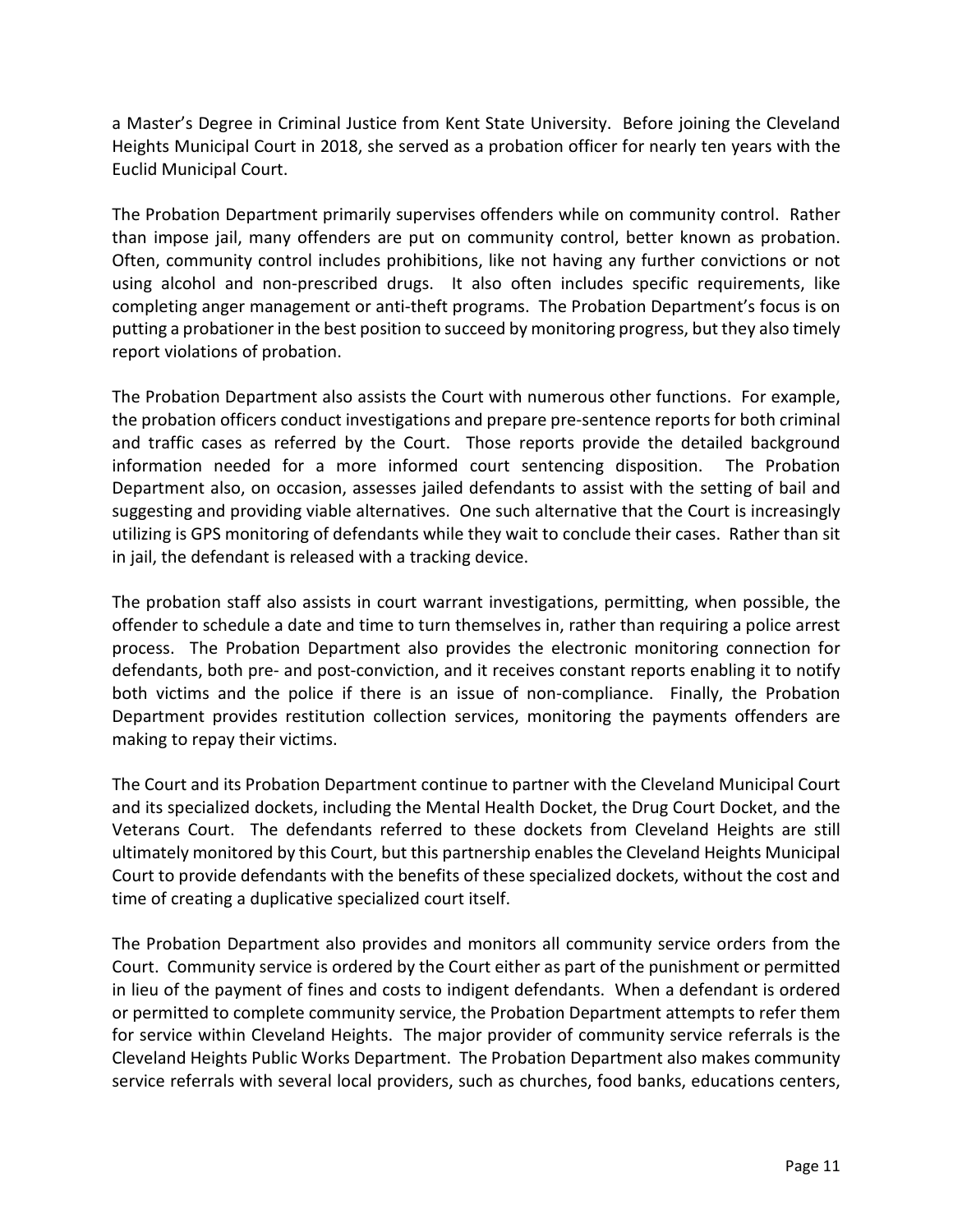libraries, and various non-profit agencies within Cleveland Heights and surrounding areas. Probationers completed more than 900 hours of community service in 2021.

#### ACKNOWLEDGMENTS

It is an honor to serve Cleveland Heights as its Judge. Whatever the case before me, I seek to uphold the ideals of our judicial system and enhance our community. I could not do any of this work without the support of my capable and dedicated staff. We strive to meet and exceed our obligations to the citizens of Cleveland Heights and the public at large.

In addition to the support of my staff, I was surrounded by many others dedicated to their profession, including City Manager **Susanna Niermann O'Neil** and her staff, Police Chief **Annette Mecklenburg** and her staff, Cleveland Heights Law Director **William Hanna** and his staff, victim's advocate **Deborah Benn**, **Keesha Allen** and the staff at Home Repair Resource Center, and numerous attorneys, including those defense attorneys on our criminal and traffic indigent appointment list. Without them, the work of the Court could not be done.

Finally, I am supported by an incredible community of active, vocal, and passionate citizens. The citizens of Cleveland Heights are, simply put, incredible. Although this Report is meant for the Cleveland Heights City Council, Cuyahoga County Council Members, and the County Execute, I hope that the citizens of Cleveland Heights find it equally or more useful in understanding the features, functions, and benefits of the Cleveland Heights Municipal Court.

Respectfully submitted,

. Costallo

Judge J.J. Costello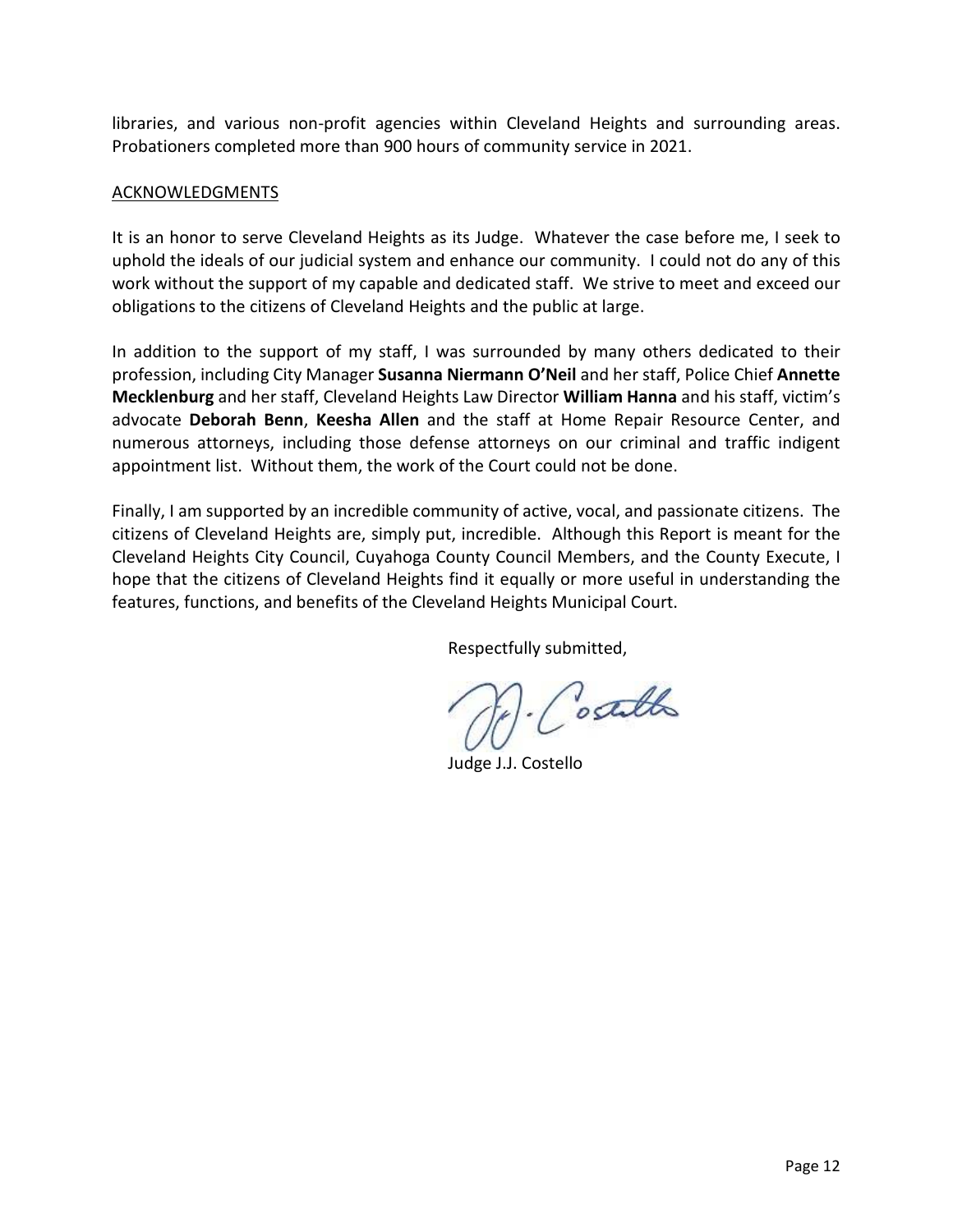#### **CRIMINAL/TRAFFIC BRANCH RECEIPTS**

| <b>City of Cleveland Heights</b> |           | 2019         | 2020         | 2021         |
|----------------------------------|-----------|--------------|--------------|--------------|
| <b>Local Costs</b>               |           | 500,156.90   | 423,796.20   | 633,434.30   |
| <b>Computer Fund</b>             |           | 44,903.50    | 39,194.00    | 45,931.00    |
| Indigent Fund                    |           | 11,631.25    | 11,891.37    | 14,199.95    |
| <b>Special Projects Fund</b>     |           | 74,918.00    | 65,480.00    | 76,636.30    |
| <b>Fines</b>                     |           | 627,986.90   | 573,743.50   | 733,054.00   |
|                                  | Sub-Total | 1,259,596.55 | 1,114,105.07 | 1,503,255.55 |
| <b>Cuyahoga County</b>           |           |              |              |              |
| <b>CRIS</b>                      |           | 31,500.00    | 28,586.00    | 32,187.00    |
| Crime                            |           | 1,301.00     | 788.00       | 810.00       |
|                                  | Sub-Total | 32,801.00    | 29,374.00    | 32,997.00    |
| <b>State of Ohio</b>             |           |              |              |              |
| Indigent Defense Support Fund    |           | 219,597.97   | 219,598.47   | 251,259.25   |
| <b>General Revenue</b>           |           | 697.00       | 942.00       | 1,221.00     |
| <b>Victims Crime</b>             |           | 63,671.00    | 56,480.00    | 64,493.00    |
|                                  | Sub-Total | 283,965.97   | 277,020.47   | 316,973.25   |
| <b>Other Receipts</b>            |           |              |              |              |
| <b>Debt Collection</b>           |           |              |              | 11,593.00    |
| <b>OVI Fines</b>                 |           | 10,478.00    | 10,664.00    | 8,865.00     |
| Miscellaneous                    |           | 8,346.30     | 8,346.30     | 7,503.55     |
|                                  | Sub-Total | 18,824.30    | 19,010.30    | 27,961.55    |
|                                  |           |              |              |              |
| TOTAL                            |           | 1,595,187.82 | 1,439,509.84 | 1,881,187.35 |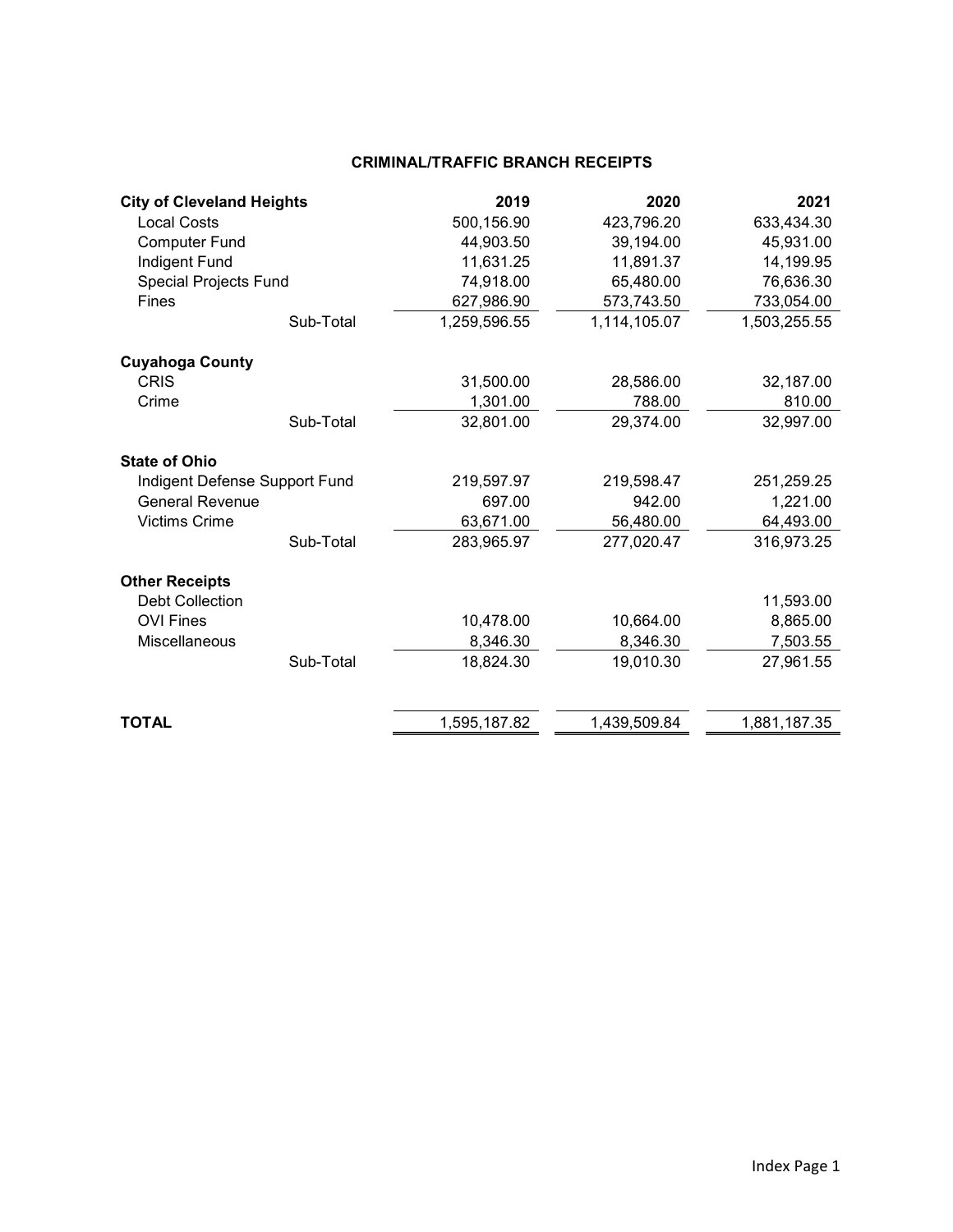#### **CRIMINAL/TRAFFIC BRANCH DISBURSEMENTS**

| <b>City of Cleveland Heights</b> | 2019         | 2020         | 2021         |
|----------------------------------|--------------|--------------|--------------|
| Fines                            | 522,911.19   | 473,521.50   | 588,529.54   |
| Costs                            | 502,620.90   | 425,376.40   | 634,788.34   |
| Housing                          | 2,895.00     | 1,410.00     | 1,765.00     |
| <b>Computer Fund</b>             | 44,897.50    | 39,176.00    | 45,943.00    |
| <b>Special Projects Fund</b>     | 75,008.00    | 65,420.00    | 76,636.30    |
| Indigent Fund                    | 12,856.25    | 13,408.37    | 15,420.95    |
| <b>Drug Fines</b>                | 295.00       | 200.00       | 85.00        |
| <b>Other Cost</b>                | 2334.16      | 2,462.00     | 3,594.95     |
| Sub-Total                        | 1,163,818.00 | 1,020,974.27 | 1,366,763.08 |
| <b>Cuyahoga County</b>           |              |              |              |
| <b>Regular Fines</b>             | 37,246.75    | 36,236.00    | 51,484.00    |
| <b>Uniform Traffic Fines</b>     | 60,824.00    | 59,651.00    | 88,459.50    |
| <b>REDDS</b>                     | 31,500.00    | 28,586.00    | 32,197.00    |
| Crime Stop                       | 1,296.00     | 788.00       | 810.00       |
| 1/2 Liquor Fines                 | 967.50       | 75.00        | 222.50       |
| <b>Public Defender</b>           | 1,586.00     | 1,534.00     | 2,147.50     |
| Reimburse/Witness/Jury           | 304.00       | 256.00       | 362.00       |
| Sub-Total                        | 133,724.25   | 127,126.00   | 175,682.50   |
| <b>State of Ohio</b>             |              |              |              |
| <b>RRF/Victims Fund</b>          | 63,671.00    | 56,471.00    | 64,511.00    |
| Indigent Defense Support Fund    | 224,637.47   | 197,429.03   | 251,259.25   |
| Seat Belt                        | 4,260.00     | 3,600.00     | 4,010.00     |
| Expungements                     | 720.00       | 1,200.00     | 1,710.00     |
| 1/2 Liquor Fines                 | 967.50       | 75.00        | 222.50       |
| <b>BMV Fees</b>                  | 90.00        | 105.00       | 225.00       |
| Pharmacy Board (Drug)            | 780.00       | 260.00       | 160.00       |
| Sub-Total                        | 295,125.97   | 259,140.03   | 322,097.75   |
| <b>Other</b>                     |              |              |              |
| <b>Disbursements</b>             |              |              |              |
| <b>Debt Collection</b>           |              |              | 11,134.80    |
| DUI Housing Fund*                | 3,487.00     | 3,467.00     | 2,667.00     |
| DUI Arrest Agency*               | 1,389.00     | 1,438.00     | 1,120.00     |
| Sub-Total                        | 4,876.00     | 4,905.00     | 14,921.80    |
| <b>TOTAL</b>                     | 1,597,544.22 | 1,412,145.30 | 1,879,465.13 |

\*Money from these two funds goes directly into accounts for the Cleveland Height Police Department for future OVI education and enforcement.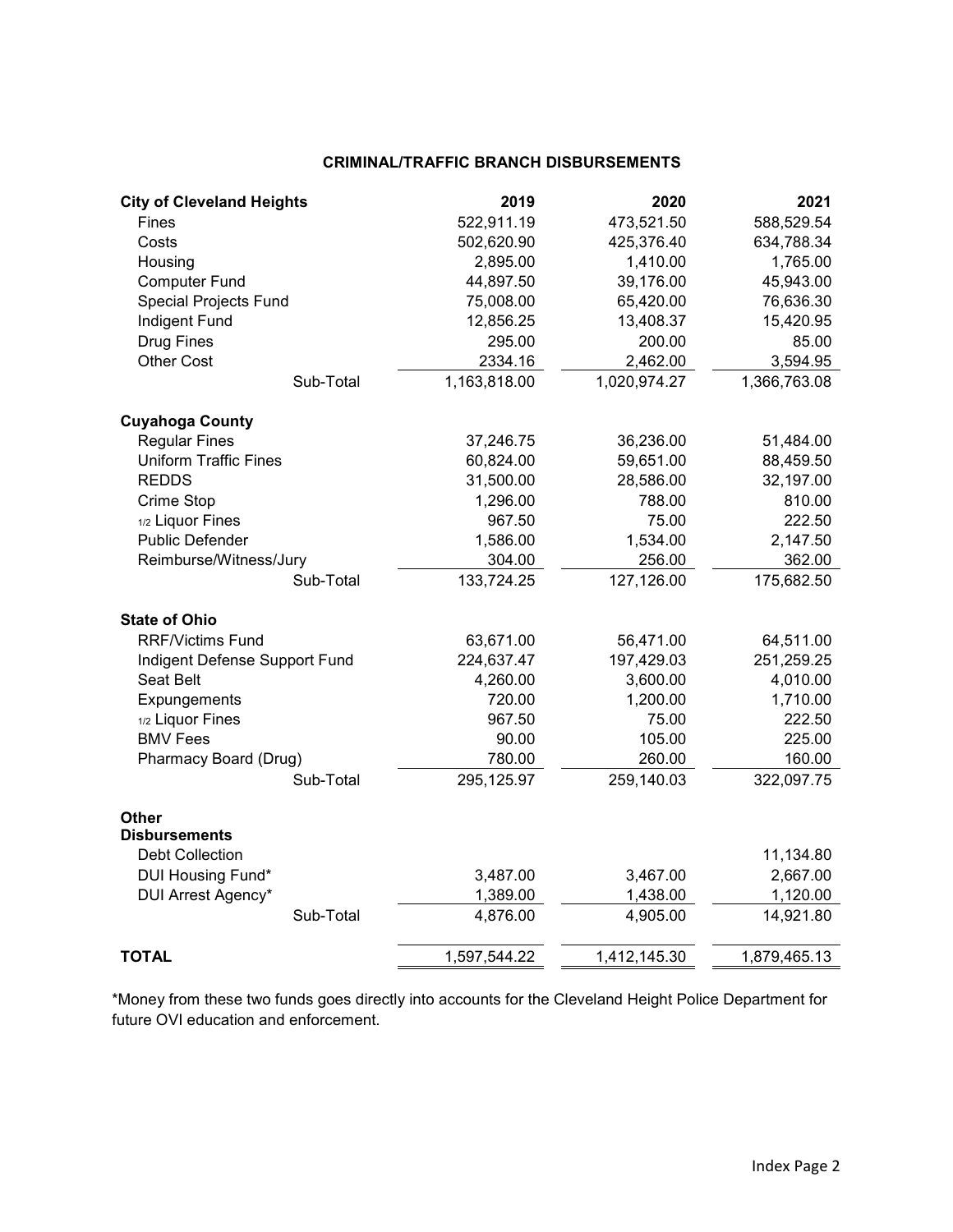# **CIVIL/SMALL CLAIMS BRANCH RECEIPTS**

| <b>City of Cleveland Heights</b> | 2019       | 2020       | 2021       |
|----------------------------------|------------|------------|------------|
| <b>Local Costs</b>               | 256,198.30 | 191,907.75 | 229,784.00 |
| <b>Computer Fund</b>             | 14,983.00  | 10,706.00  | 12,612.00  |
| <b>Special Projects Fund</b>     | 24,938.00  | 17,840.00  | 20,985.00  |
| Sub-Total                        | 296,119.30 | 220,453.75 | 263,381.00 |
| State of Ohio Legal Aid          | 38,198.00  | 29.793.00  | 32.656.00  |
| Judgements & Deposits            | 554.841.71 | 415,423.20 | 475.696.49 |
| <b>Bailiff Fee</b>               | 0.00       | 0.00       | 0.00       |
| <b>Miscellaneous Receipts</b>    | 1,750.00   | 1,737.43   | 2,019.64   |
| Sub-Total                        | 594,789.71 | 446,953.63 | 510,372.13 |
| <b>TOTAL</b>                     | 890,909.01 | 667,407.38 | 773,753.13 |

#### **CIVIL/SMALL CLAIMS BRANCH DISBURSEMENTS**

| <b>City of Cleveland Heights</b> |           | 2019       | 2020       | 2021       |
|----------------------------------|-----------|------------|------------|------------|
| Costs                            |           | 255,573.42 | 191,705.32 | 229,730.22 |
| <b>Computer Funds</b>            |           | 14,983.00  | 10,706.00  | 12,612.00  |
| <b>Bailiff Fees</b>              |           | 0.00       | 0.00       |            |
| Marriage Fees                    |           | 1,750.00   | 1.737.43   | 2.019.64   |
| <b>Special Projects Fund</b>     |           | 24,938.00  | 17,840.00  | 20,985.00  |
|                                  | Sub-Total | 297,244.42 | 221,988.75 | 265,346.86 |
| State of Ohio Legal Aid          |           | 38,198.00  | 29,763.00  | 32,650.00  |
| Judgements & Refunds             |           | 549,790.75 | 415.423.20 | 475,696.49 |
|                                  | Sub-Total | 587,988.75 | 445,186.20 | 508,346.49 |
| <b>TOTAL</b>                     |           | 885,233.17 | 667,174.95 | 773,693.35 |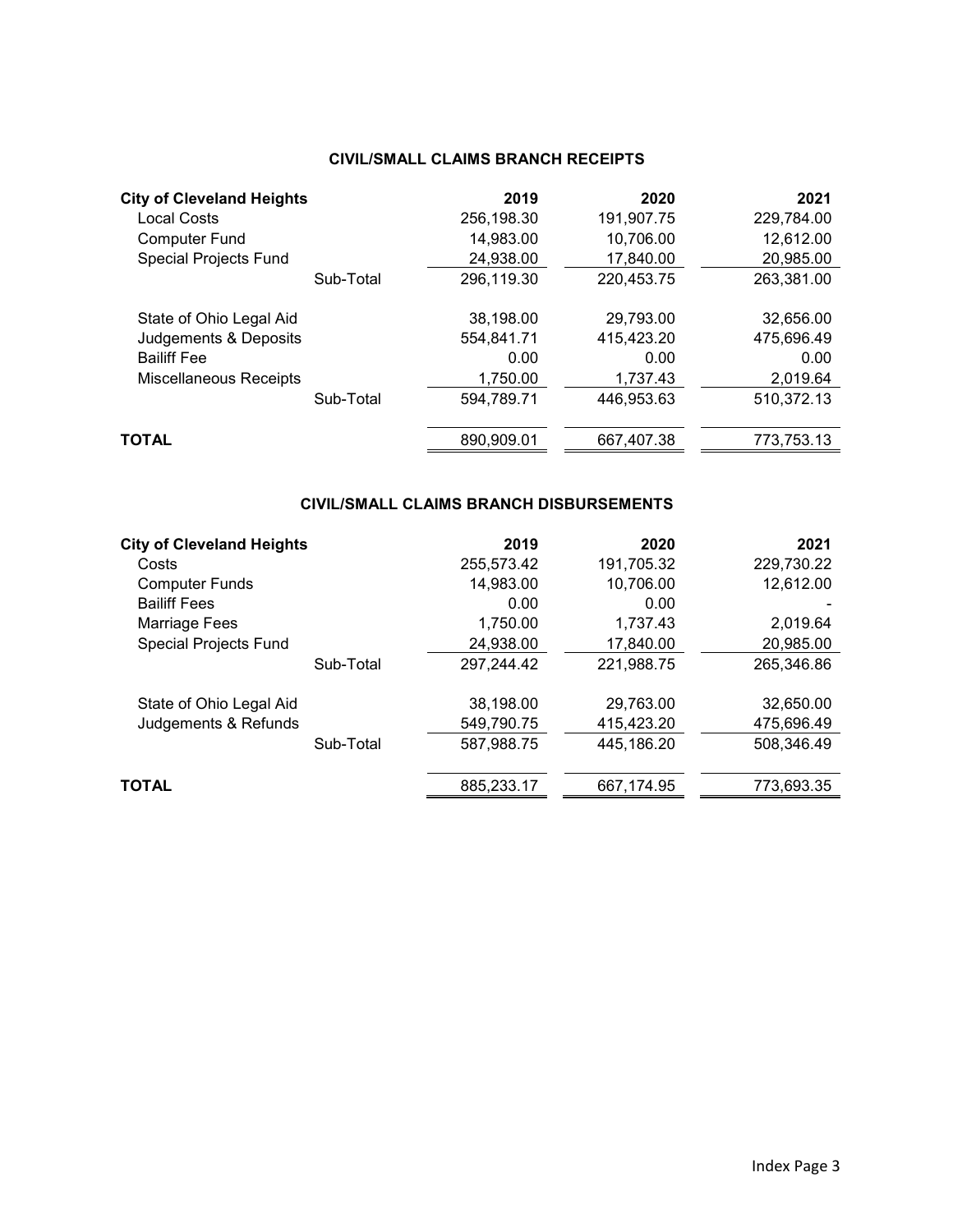# **LANDLORD-TENANT AND TRUSTEESHIP RECEIPTS AND DISBURSEMENTS**

| Rent on Deposits January 1, 2021      | 24,875.59  |
|---------------------------------------|------------|
| Deposits in 2021                      | 77,150.28  |
| Sub-Total                             | 102,025.87 |
| <b>City of Cleveland Heights</b>      | 1,446.68   |
| <b>Rent Disbursed</b>                 | 66,615.94  |
| Sub-Total                             | 67,615.94  |
|                                       |            |
| Rents on deposit at December 31, 2021 | 34,409.93  |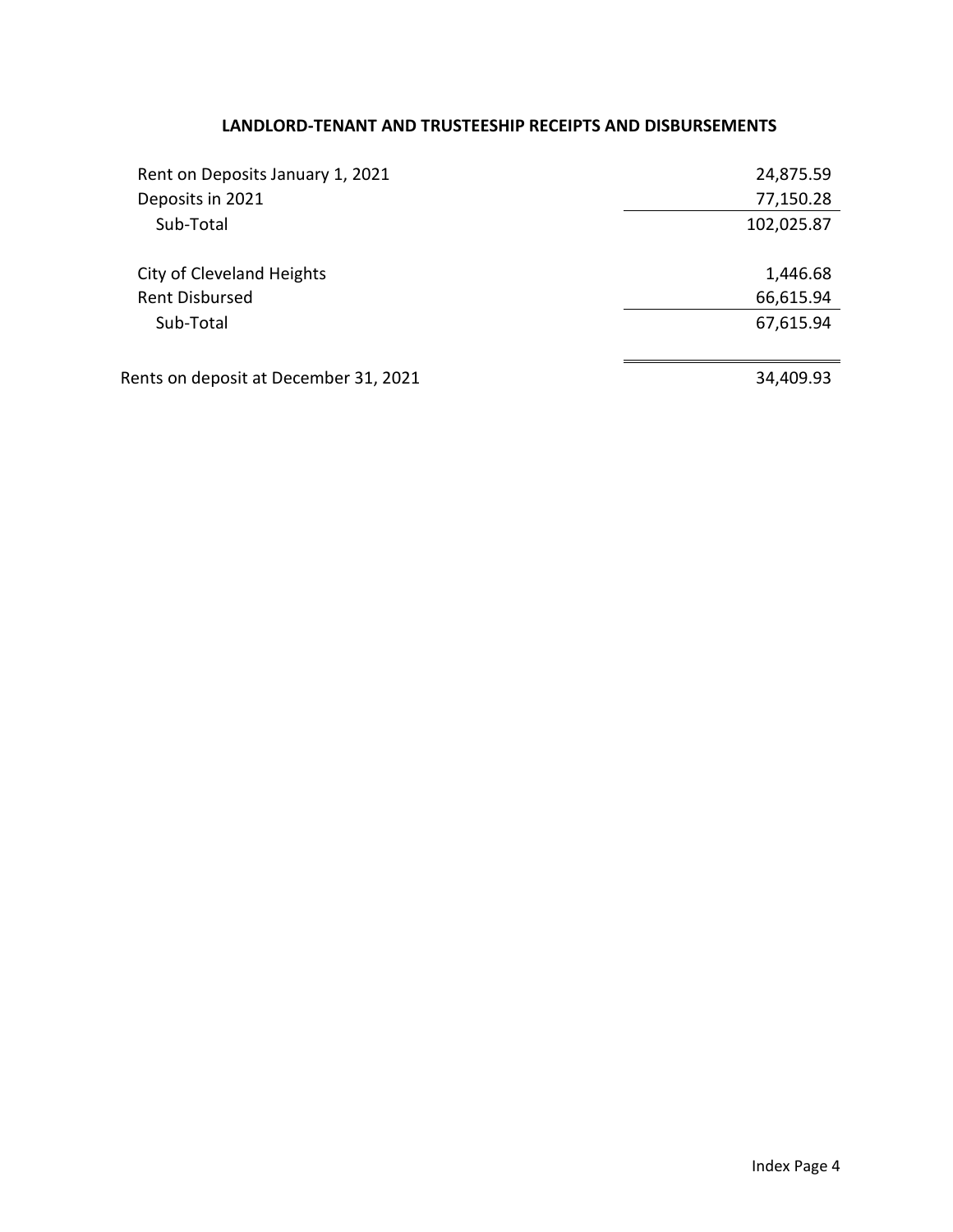| <b>CRIMINAL/TRAFFIC</b>                           |              |            |             |              |            |             |            |                |              |            |            |            |                       |
|---------------------------------------------------|--------------|------------|-------------|--------------|------------|-------------|------------|----------------|--------------|------------|------------|------------|-----------------------|
|                                                   | January      | February   | March       | April        | May        | June        | July       | August         | September    | October    | November   | December   | Total                 |
| <b>Fines Collected</b>                            | 43,603.50    | 45,304.00  | 73,744.00   | 69,844.00    | 50,505.00  | 44,158.50   | 42,128.50  | 35,767.04      | 46,085.00    | 44,633.00  | 45,373.00  | 47,384.00  | 588,529.54            |
| Witness/Jury                                      | 0.00         | 0.00       | 0.00        | 0.00         | 0.00       | 0.00        | 0.00       | 0.00           | 0.00         | 0.00       | 0.00       | 0.00       | 0.00                  |
| <b>Court Costs Collected</b>                      | 38,899.50    | 40,091.50  | 60,446.00   | 57,293.50    | 46,547.50  | 46,624.60   | 39,873.20  | 33,289.59      | 43,206.90    | 100,599.50 | 76,084.50  | 50,558.00  | 633,514.29            |
| Clerk Computer (1901.261)                         | 3,420.00     | 3,522.00   | 5,273.00    | 4,912.00     | 3,692.00   | 3,401.00    | 3,029.00   | 2,637.00       | 3,212.00     | 4,925.00   | 4,291.00   | 3,629.00   | 45.943.00             |
| <b>Other Court Cost</b>                           | 0.00         | 0.00       | 70.00       | 311.00       | 638.00     | 78.00       | 10.00      | 4.00           | 17.00        | 22.00      | 75.00      | 49.05      | 1,274.05              |
| Special Projects (1901.26B1)                      | 5.701.00     | 5,916.00   | 8.830.50    | 8,209.50     | 6,230.00   | 5.671.50    | 5.058.00   | 4,362.50       | 5.335.28     | 8,198.00   | 7.092.02   | 6.032.00   | 76.636.30             |
| <b>City Housing</b>                               | 30.00        | 85.00      | 145.00      | 65.00        | 285.00     | 300.00      | 145.00     | 105.00         | 190.00       | 210.00     | 105.00     | 100.00     | 1,765.00              |
| Bailiff                                           | 0.00         | 0.00       | 0.00        | 0.00         | 0.00       | 0.00        | 0.00       | 0.00           | 0.00         | 0.00       | 0.00       | 0.00       | 0.00                  |
| <b>DUI Arresting Agency</b>                       | 165.00       | 140.00     | 100.00      | 110.00       | 75.00      | 170.00      | 35.00      | 0.00           | 160.00       | 25.00      | 85.00      | 55.00      | 1,120.00              |
| <b>DUI Indigent</b>                               | 975.77       | 1,173.95   | 2,385.77    | 1,913.31     | 1,701.50   | 1,146.06    | 675.50     | 897.89         | 1,343.83     | 1,130.09   | 1,226.78   | 850.50     | 15,420.95             |
| <b>DUI Housing</b>                                | 270.00       | 407.00     | 200.00      | 275.00       | 145.00     | 430.00      | 250.00     | 100.00         | 365.00       | 50.00      | 85.00      | 90.00      | 2,667.00              |
| Drug CLH                                          | 0.00         | 0.00       | 0.00        | 0.00         | 0.00       | 85.00       | 0.00       | 0.00           | 0.00         | 0.00       | 0.00       | 0.00       | 85.00                 |
| <b>Unclaimed Checks</b>                           | 0.00         | 0.00       | 3,594.95    | 0.00         | 0.00       | 0.00        | 0.00       | 0.00           | 0.00         | 0.00       | 0.00       | 0.00       | 3,594.95              |
| <b>TOTAL CITY</b>                                 | 93,064.77    | 96,639.45  | 154,789.22  | 142,933.31   | 109,819.00 | 102,064.66  | 91,204.20  | 77,163.02      | 99,915.01    | 159,792.59 | 134,417.30 | 108,747.55 | 1,370,550.08          |
|                                                   |              |            |             |              |            |             |            |                |              |            |            |            |                       |
| Regular (1901.31)                                 | 1,749.50     | 4,297.00   | 5,460.00    | 6,212.50     | 5,190.00   | 5,285.00    | 2,520.50   | 3,593.50       | 4,594.00     | 6,400.50   | 3,317.00   | 2,864.50   | 51,484.00             |
| Uniform Tr                                        | 4,013.00     | 4,432.00   | 9,528.00    | 8,062.00     | 7,438.50   | 5,530.00    | 4,894.00   | 3,812.50       | 6,942.50     | 17,533.00  | 10,771.00  | 5,503.00   | 88,459.50             |
| Witness/Jury                                      | 10.00        | 0.00       | 50.00       | 34.00        | 20.00      | 10.00       | 20.00      | 20.00          | 20.00        | 104.00     | 40.00      | 34.00      | 362.00                |
| Liquor (4301.57)                                  | 0.00         | 50.00      | 0.00        | 0.00         | 23.00      | 0.00        | 60.50      | 0.00           | 0.00         | 89.00      | 0.00       | 0.00       | 222.50                |
| <b>Public Defender</b>                            | 145.00       | 105.00     | 304.00      | 300.00       | 145.00     | 80.00       | 137.00     | 79.00          | 50.00        | 313.00     | 214.50     | 275.00     | 2.147.50              |
| <b>CRIS Fund</b>                                  | 2,554.00     | 2,702.00   | 4,037.00    | 3,743.00     | 2,640.00   | 2,276.00    | 2,100.00   | 1,872.00       | 2,283.00     | 2,866.00   | 2,705.00   | 2,419.00   | 32,197.00             |
| Crime Stop                                        | 25.00        | 34.00      | 59.00       | 65.00        | 83.00      | 64.00       | 56.00      | 58.00          | 98.00        | 156.00     | 37.00      | 75.00      | 810.00                |
|                                                   |              |            |             |              |            |             |            |                |              |            |            |            |                       |
| Capital Recovery                                  | 0.00         | 0.00       | 0.00        | 0.00         | 0.00       | 0.00        | 0.00       | 0.00           | 3,179.75     | 2,601.20   | 3,069.80   | 2,284.05   | 11,134.80             |
| RRF/Victims (State line 1)                        | 4,967.00     | 5,177.00   | 7,658.00    | 7,197.00     | 5,397.00   | 4,756.00    | 4,351.50   | 3,789.00       | 4,633.00     | 5,974.00   | 5,639.00   | 4,972.50   | 64,511.00             |
| GRF/General (State line 2a)                       | 16,355.00    | 16,489.50  | 23,562.00   | 23,474.00    | 18,379.50  | 17,159.00   | 15,070.00  | 13,030.50      | 17,875.25    | 28,955.00  | 24,051.50  | 19,242.00  | 233,643.25            |
| (State line 2b)                                   | 1,850.00     | 1,858.50   | 2,726.50    | 2,547.50     | 1,867.50   | 1,645.00    | 1,528.50   | 1,345.00       | 1,575.00     | 2,065.00   | 2,026.00   | 1,809.50   | 22,844.00             |
| Expungement (State line 5)                        | 30.00        | 150.00     | 270.00      | 210.00       | 180.00     | 180.00      | 180.00     | 90.00          | 90.00        | 60.00      | 150.00     | 120.00     | 1,710.00              |
| Seat Belt (State line 10)                         | 380.00       | 475.00     | 860.00      | 410.00       | 210.00     | 310.00      | 365.00     | 265.00         | 290.00       | 230.00     | 105.00     | 110.00     | 4,010.00              |
| Liquor Board (State line 4)                       | 0.00         | 50.00      | 0.00        | 0.00         | 23.00      | 0.00        | 60.50      | 0.00           | 0.00         | 89.00      | 0.00       | 0.00       | 222.50                |
| <b>BMV OL Forfeiture</b>                          | 30.00        | 0.00       | 30.00       | 30.00        | 30.00      | 15.00       | 0.00       | 15.00          | 0.00         | 30.00      | 0.00       | 15.00      | 195.00                |
|                                                   | 0.00         | 0.00       | 0.00        | 0.00         | 0.00       | 15.00       | 0.00       | 0.00           | 0.00         | 0.00       | 0.00       | 15.00      | 30.00                 |
| <b>BMV Warrant Block</b><br><b>Board Pharmacy</b> | 0.00         | 0.00       | 0.00        | 75.00        | 0.00       | 85.00       | 0.00       | 0.00           | 0.00         | 0.00       | 0.00       | 0.00       | 160.00                |
|                                                   | 0.00         | 0.00       | $-3,594.95$ |              | 0.00       | 0.00        | 0.00       |                |              | 0.00       | 0.00       | 0.00       |                       |
| Adjustment                                        | 0.00         | 0.00       | 0.00        | 0.00<br>0.00 | 0.00       | 0.00        | 0.00       | 0.00<br>458.50 | 0.00<br>0.00 | 0.00       | 0.00       | 0.00       | $-3,594.95$<br>458.50 |
| OTHER TOTAL                                       | 32,108.50    | 35,820.00  | 50,949.55   | 52,360.00    | 41,626.50  | 37,410.00   | 31,343.50  | 28,428.00      | 41,630.50    | 67,465.70  | 52,125.80  | 39,738.55  | 511,006.60            |
|                                                   |              |            |             |              |            |             |            |                |              |            |            |            |                       |
| <b>CRIMINAL TOTAL</b>                             | 125, 173. 27 | 132,459.45 | 205,738.77  | 195,293.31   | 151,445.50 | 139,474.66  | 122,547.70 | 105,591.02     | 141,545.51   | 227,258.29 | 186,543.10 | 148,486.10 | 1,881,556.68          |
|                                                   |              |            |             |              |            |             |            |                |              |            |            |            |                       |
| <b>CIVIL/SMALL CLAIMS</b>                         |              |            |             |              |            |             |            |                |              |            |            |            |                       |
|                                                   | January      | February   | March       | April        | May        | June        | July       | August         | September    | October    | November   | December   | Total                 |
| <b>Court Costs Collected</b>                      | 18,647.00    | 18,631.00  | 23,669.00   | 19,815.00    | 20,388.00  | 18,076.00   | 19,965.00  | 19,442.11      | 18,714.11    | 17,337.00  | 17,671.00  | 17,375.00  | 229,730.22            |
| <b>Bailiff Fees</b>                               | 0.00         | 0.00       | 0.00        | 0.00         | 0.00       | 0.00        | 0.00       | 0.00           | 0.00         | 0.00       | 0.00       | 0.00       | 0.00                  |
|                                                   | 200.00       | 150.00     | 200.00      | 200.00       | 200.00     | 150.00      | 400.00     | 200.00         | 101.00       | 50.00      | 100.00     | 68.64      | 2,019.64              |
| Marriage Fees<br>Special Projects (1901.26B1)     | 1,680.00     | 1,770.00   | 2,220.00    | 1,900.00     | 1,860.00   | 1,760.00    | 1,730.00   | 1,745.00       | 1,660.00     | 1,610.00   | 1,530.00   | 1,520.00   | 20,985.00             |
|                                                   |              |            |             |              |            |             |            |                |              |            |            |            |                       |
| Clerk Computer (1901.261)                         | 1,008.00     | 1,062.00   | 1,332.00    | 1,146.00     | 1,116.00   | 1,050.00    | 1,040.00   | 1,050.00       | 1,012.00     | 966.00     | 918.00     | 912.00     | 12,612.00             |
| <b>Unclaimed Funds</b>                            | 0.00         | 0.00       | 2,522.00    | 0.00         | 0.00       | 0.00        | 0.00       | 0.00           | 0.00         | 0.00       | 0.00       | 0.00       | 2,522.00              |
| <b>TOTAL TO CITY</b>                              | 21,535.00    | 21,613.00  | 29,943.00   | 23,061.00    | 23,564.00  | 21,036.00   | 23,135.00  | 22,437.11      | 21,487.11    | 19,963.00  | 20,219.00  | 19,875.64  | 267,868.86            |
|                                                   |              |            |             |              |            |             |            |                |              |            |            |            |                       |
| <b>Rental Escrow Court Costs</b>                  | 116.01       | 82.73      | 66.62       | 44.72        | 164.61     | 107.11      | 134.81     | 75.68          | 59.09        | 150.26     | 201.21     | 243.83     | 1,446.68              |
| 1% Legal Aid                                      | 23.30        | 29.07      | 34.87       | 32.18        | 28.96      | 24.98       | 22.32      | 28.33          | 23.96        | 29.51      | 23.98      | 25.10      | 326.56                |
| Legal Aid                                         | 2,306.70     | 2,877.93   | 3,452.13    | 3,179.82     | 2,867.04   | 2,473.02    | 2,209.68   | 2,804.67       | 2,372.04     | 2,921.49   | 2,374.02   | 2,484.90   | 32,323.44             |
| Reconciling Adjustment                            | 0.00         | 0.00       | 0.00        | 0.00         | 0.00       | 0.00        | 0.00       | 44.89          |              |            |            |            |                       |
| <b>CIVIL TOTAL</b>                                | 23,981.01    | 24,602.73  | 33,496.62   | 26,317.72    | 26,624.61  | 23,641.11   | 25,501.81  | 25,345.79      | 23,942.20    | 23,064.26  | 22,818.21  | 22,629.47  | 301,965.54            |
|                                                   |              |            |             |              |            |             |            |                |              |            |            |            |                       |
| <b>GRAND TOTAL</b>                                | 149,154.28   | 157,062.18 | 239.235.39  | 221,611.03   | 178,070.11 | 163, 115.77 | 148.049.51 | 130,936.81     | 165,487.71   | 250.322.55 | 209,361.31 | 171,115.57 | 2,183,522.22          |

**PAYMENT RECONCILIATION**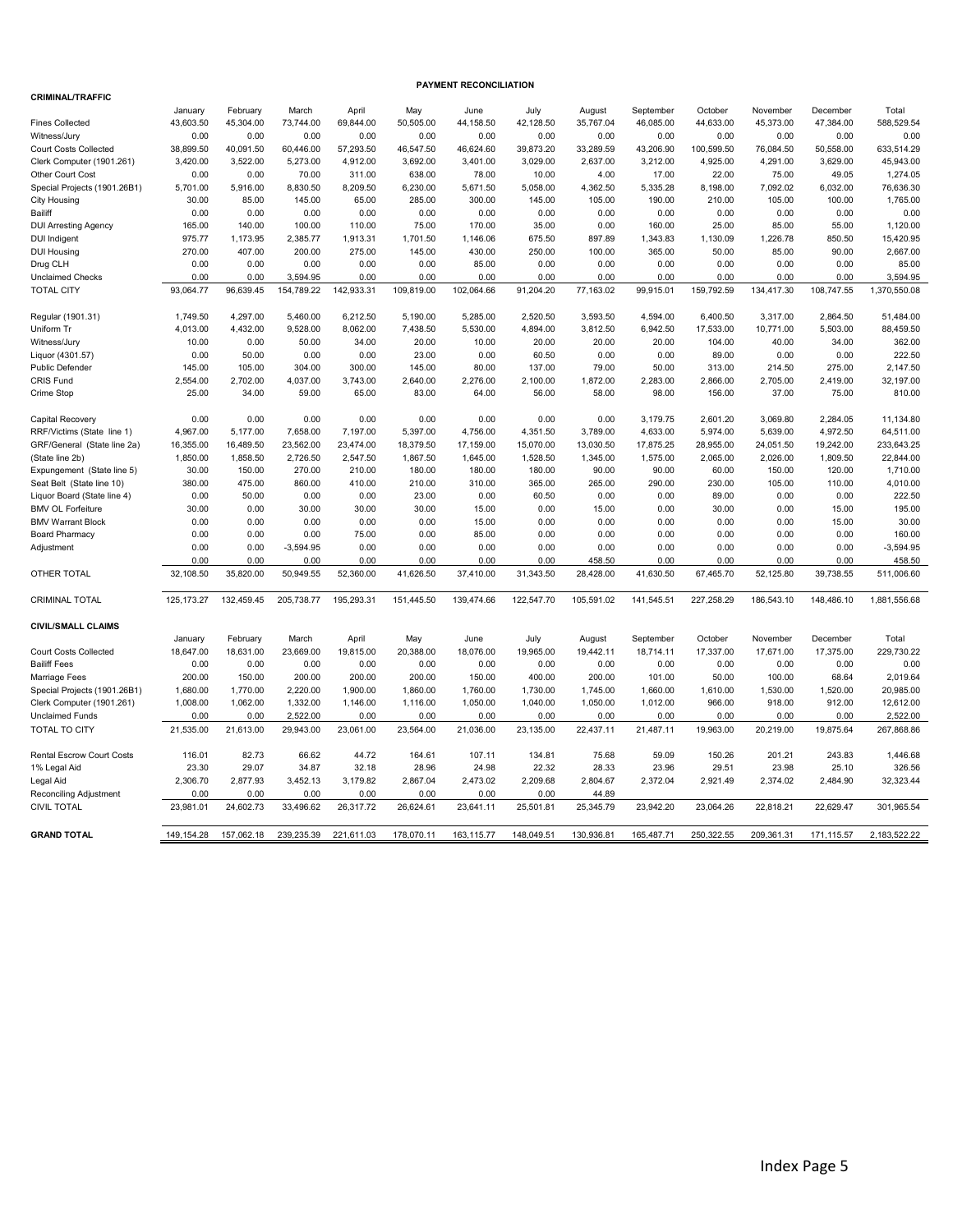#### **CASE FILINGS 2020**

|                  |                 |                     |        |                | PER           |                  |        | <b>OTHER</b>   | <b>SMALL</b>  |              |
|------------------|-----------------|---------------------|--------|----------------|---------------|------------------|--------|----------------|---------------|--------------|
|                  | <b>FELONIES</b> | <b>MISDEMEANORS</b> | O.V.I. | <b>TRAFFIC</b> | <b>INJURY</b> | <b>CONTRACTS</b> | F.E.D. | <b>CIVIL</b>   | <b>CLAIMS</b> | <b>TOTAL</b> |
| January          | 17              | 101                 | 8      | 990            | 0             | 66               | 47     | $\overline{2}$ | 54            | 1285         |
| February         | 12              | 70                  | 13     | 729            | 0             | 27               | 43     | 3              | 46            | 943          |
| March            | ⇁               | 42                  | 1      | 720            | 0             | 123              | 37     | 0              | 58            | 988          |
| April            | 3               | 79                  | 1      | 58             | 0             | 13               |        | 0              | 3             | 164          |
| May              | 26              | 70                  | 5      | 256            | 0             |                  | 8      |                | 4             | 377          |
| June             |                 | 57                  | 5      | 454            | 0             | 27               | 16     | 15             | 3             | 584          |
| July             | 15              | 59                  | 9      | 632            | 0             | 56               | 24     | 4              | 58            | 857          |
| August           | 24              | 77                  | 4      | 780            | 0             | 8                | 38     | 0              | 54            | 985          |
| September        | 20              | 76                  | 10     | 738            | 0             | 83               | 30     | $\overline{2}$ | 62            | 1021         |
| October          | 17              | 66                  | 9      | 615            | 0             | 70               | 29     | 5              | 58            | 869          |
| November         | $\Omega$        | 52                  | 8      | 448            | 0             | 38               | 22     | 2              | 51            | 621          |
| December         | 22              | 61                  | 6      | 509            | 0             | 45               | 38     | 3              | 109           | 793          |
| <b>Total New</b> | 170             | 810                 | 79     | 6929           | 0             | 563              | 339    | 37             | 560           | 9487         |

|                    |                 |                     |                |                | PER           |                         |                | <b>OTHER</b> | SMALL          |              |
|--------------------|-----------------|---------------------|----------------|----------------|---------------|-------------------------|----------------|--------------|----------------|--------------|
|                    | <b>FELONIES</b> | <b>MISDEMEANORS</b> | 0.V.I.         | <b>TRAFFIC</b> | <b>INJURY</b> | <b>CONTRACTS</b>        | F.E.D.         | CIVIL        | <b>CLAIMS</b>  | <b>TOTAL</b> |
| Administrative     | 5               | 37                  | 0              | 129            | 0             | 1                       | $\mathbf 1$    | 0            | $\mathbf 1$    |              |
| Individual         | $\mathbf 0$     | 15                  | 0              | 50             | 0             | 0                       | 0              | $\mathbf 0$  | 0              |              |
| January            | 5               | 52                  | 0              | 179            | $\mathbf 0$   | $\mathbf 1$             | $\mathbf 1$    | $\pmb{0}$    | $\mathbf 1$    | 239          |
| Administrative     | 10              | 37                  | 0              | 153            | $\mathsf 0$   | 0                       | 0              | $\pmb{0}$    | $\mathbf 1$    |              |
| Individual         | $\mathbf 0$     | 16                  | 0              | 53             | 0             | 0                       | $\mathbf 0$    | $\mathbf 0$  | 0              |              |
| February           | 10              | 53                  | 0              | 206            | 0             | 0                       | 0              | 0            | $\mathbf{1}$   | 270          |
| Administrative     | 6               | 28                  | 0              | 97             | 0             | $\overline{2}$          | $\mathbf{1}$   | $\mathbf 0$  | $\mathbf{1}$   |              |
| Individual         | 0               | 16                  | $\mathbf 1$    | 41             | $\mathbf 0$   | 0                       | 0              | $\mathbf 0$  | 0              |              |
| March              | 6               | 44                  | $\mathbf 1$    | 138            | 0             | $\overline{\mathbf{c}}$ | $\mathbf 1$    | 0            | $\mathbf 1$    | 193          |
| Administrative     | $\mathbf{1}$    | 87                  | 0              | 74             | 0             | $\mathbf{1}$            | $\overline{2}$ | $\mathbf 0$  | 0              |              |
| Individual         |                 | 14                  | 0              | 21             | 0             | 0                       | 0              | $\pmb{0}$    | $\pmb{0}$      |              |
| April              | $\mathbf{1}$    | 101                 | 0              | 95             | 0             | $\mathbf 1$             | $\overline{2}$ | $\mathbf 0$  | 0              | 200          |
| Administrative     | $\overline{2}$  | 11                  | $\mathbf 1$    | 99             | 0             | $\overline{2}$          | 3              | $\mathbf 0$  | $\overline{2}$ |              |
| Individual         | $\mathbf 0$     | $\overline{7}$      | 3              | 35             | 0             | 0                       | 0              | $\pmb{0}$    | $\pmb{0}$      |              |
| May                | $\overline{2}$  | 18                  | 4              | 134            | 0             | $\overline{2}$          | 3              | $\mathbf 0$  | $\overline{2}$ | 165          |
| Administrative     | $\mathbf 1$     | 46                  | 0              | 198            | 0             | 12                      | 68             | $\pmb{0}$    | 106            |              |
| Individual         | $\mathbf 0$     | 18                  | 6              | 100            | 0             | $\mathbf 0$             | $\mathbf 0$    | $\mathbf 0$  | $\mathbf 0$    |              |
| June               | $\mathbf 1$     | 64                  | 6              | 298            | 0             | 12                      | 68             | $\mathbf 0$  | 106            | 555          |
| Administrative     | $\overline{4}$  | 38                  | 0              | 184            | 0             | 0                       | 0              | 0            | 0              |              |
| Individual         | $\mathbf 0$     | 33                  | $\overline{2}$ | 86             | 0             | 0                       | 0              | 0            | 0              |              |
| July               | $\overline{4}$  | 71                  | $\overline{2}$ | 270            | 0             | 0                       | 0              | $\pmb{0}$    | $\pmb{0}$      | 347          |
| Administrative     | 5               | 34                  | 0              | 151            | $\mathsf 0$   | 6                       | 3              | $\Omega$     | 0              |              |
| Individual         | $\mathbf 0$     | 6                   | $\mathbf 2$    | 72             | 0             | 0                       | 0              | $\mathbf 0$  | $\pmb{0}$      |              |
| August             | 5               | 40                  | $\overline{2}$ | 223            | 0             | 6                       | 3              | 0            | $\pmb{0}$      | 279          |
| Administrative     | 5               | 23                  | 0              | 121            | 0             | 3                       | 0              | 0            | $\overline{2}$ |              |
| Individual         | 0               | 20                  | $\mathbf 1$    | 72             | 0             | 0                       | 0              | 0            | 0              |              |
| September          | 5               | 43                  | $\mathbf 1$    | 193            | 0             | 3                       | 0              | $\pmb{0}$    | $\overline{2}$ | 247          |
| Administrative     | 5               | 40                  | $\mathbf 1$    | 115            | 0             | 4                       | $\overline{2}$ | $\mathbf 0$  | $\mathbf 0$    |              |
| Individual         | $\mathbf 0$     | 11                  | $\mathbf 1$    | 38             | 0             | 0                       | 0              | $\pmb{0}$    | $\pmb{0}$      |              |
| October            | 5               | 51                  | $\overline{2}$ | 153            | 0             | 4                       | 2              | $\mathbf 0$  | $\mathbf 0$    | 217          |
| Administrative     | 6               | 19                  | 2              | 113            | 0             | $\overline{2}$          | $\mathbf 1$    | 0            | $\overline{2}$ |              |
| Individual         | $\mathbf 0$     | 8                   | 4              | 23             | 0             | 0                       | 0              | $\pmb{0}$    | 0              |              |
| November           | 6               | 27                  | 6              | 136            | 0             | $\overline{2}$          | $\mathbf 1$    | $\mathbf 0$  | $\overline{2}$ | 180          |
| Administrative     | $\overline{2}$  | 37                  | 0              | 117            | $\mathsf 0$   | 28                      | 9              | $\pmb{0}$    | $\mathbf 1$    |              |
| Individual         | 0               | 3                   | 3              | 34             | 0             | $\mathbf 0$             | 0              | 0            | 0              |              |
| December           | $\overline{2}$  | 40                  | 3              | 151            | 0             | 28                      | 9              | 0            | $\mathbf{1}$   | 234          |
| Total              |                 |                     |                |                |               |                         |                |              |                |              |
| Reactivated        | 52              | 604                 | 27             | 2176           | 0             | 61                      | 90             | 0            | 116            | 3126         |
|                    |                 |                     |                |                |               |                         |                |              |                |              |
| <b>Grand Total</b> | 222             | 1414                | 106            | 9105           | 0             | 624                     | 429            | 37           | 676            | 12613        |